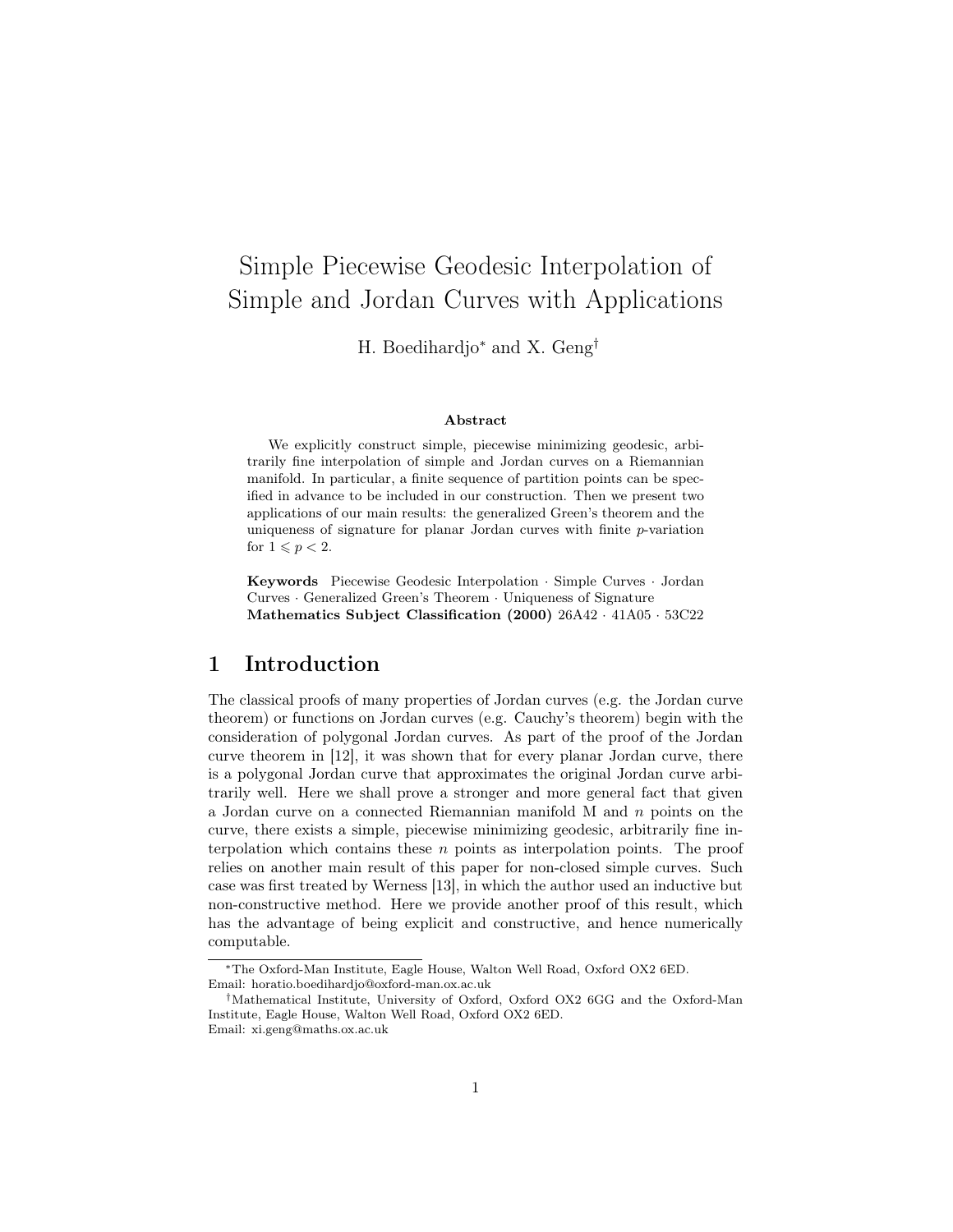We would like to emphasize that our approximation, unlike that of [12] which is a direct consequence of our result, does not rely on the flatness of the Euclidean metric, and respects the parametrization of the curve, i.e. it is an interpolation rather than merely an approximation in the uniform norm. The latter is particularly important for applications in the context of rough path theory, where we approximate continuous paths by bounded variation ones in the  $p$ -variation metric. Such idea is fundamental to the study of the roughness of continuous paths, and particularly of sample paths of continuous stochastic processes (see [4],  $[6]$ ).

We also give two applications of our main result.

Taking advantage of the fact that the p-variation of a piecewise linear interpolation of a path is bounded by the p-variation of the path itself, our approximation theorem gives immediately Green's theorem for planar Jordan curves with finite p-variation, where  $1 \leqslant p < 2$ . To our best knowledge, in the rough path literature, the only other attempt in extending Green's theorem to nonrectifiable curves appeared in [14], where Green's theorem was proved for the boundaries of  $\alpha$ -Hölder domains for  $\frac{1}{3} < \alpha < 1$ . Our result is a partial generalization of Yam's. Yam's result requires the curve to be  $\alpha$ -Hölder continuous under the conformal parametrization whereas our result only requires the curve to be  $\alpha$ -Hölder continuous under some parametrization.

A long-standing open problem in rough path theory is to what extent a path can be determined from its iterated integrals of any order. This is usually known as the uniqueness of signature problem. Hambly and Lyons [8] proved that the iterated integrals of a rectifiable curve vanish if and only if the path is tree-like, based on a similar type of approximation result for tree-like paths. Using our approximation result, we prove the uniqueness of signature for planar Jordan curves with finite p-variations, where  $1 \leqslant p < 2$ . The case of non-closed simple curves was treated in [2]. To our best knowledge this is the strongest uniqueness of signature result so far for non-rectifiable curves.

Throughout the rest of this paper, all curves are assumed to be continuous.

# 2 Simple Piecewise Geodesic Interpolation of Simple and Jordan Curves

In this section, we are going to prove our main results about simple piecewise geodesic approximation of simple and Jordan curves in Riemannian manifolds. Although the most interesting and nontrivial case lies in the Euclidean plane, we formulate our problems in a Riemannian geometric setting of arbitrary dimension since the proofs do not rely on Euclidean geometry (that is, the "flatness" of Euclidean metric) at all.

Throughout this section, let  $M$  be a d-dimensional connected Riemannian manifold  $(d \geq 2)$ .

The following lemma, which is an easy fact from Riemannian geometry, is fundamental for us to formulate our main results.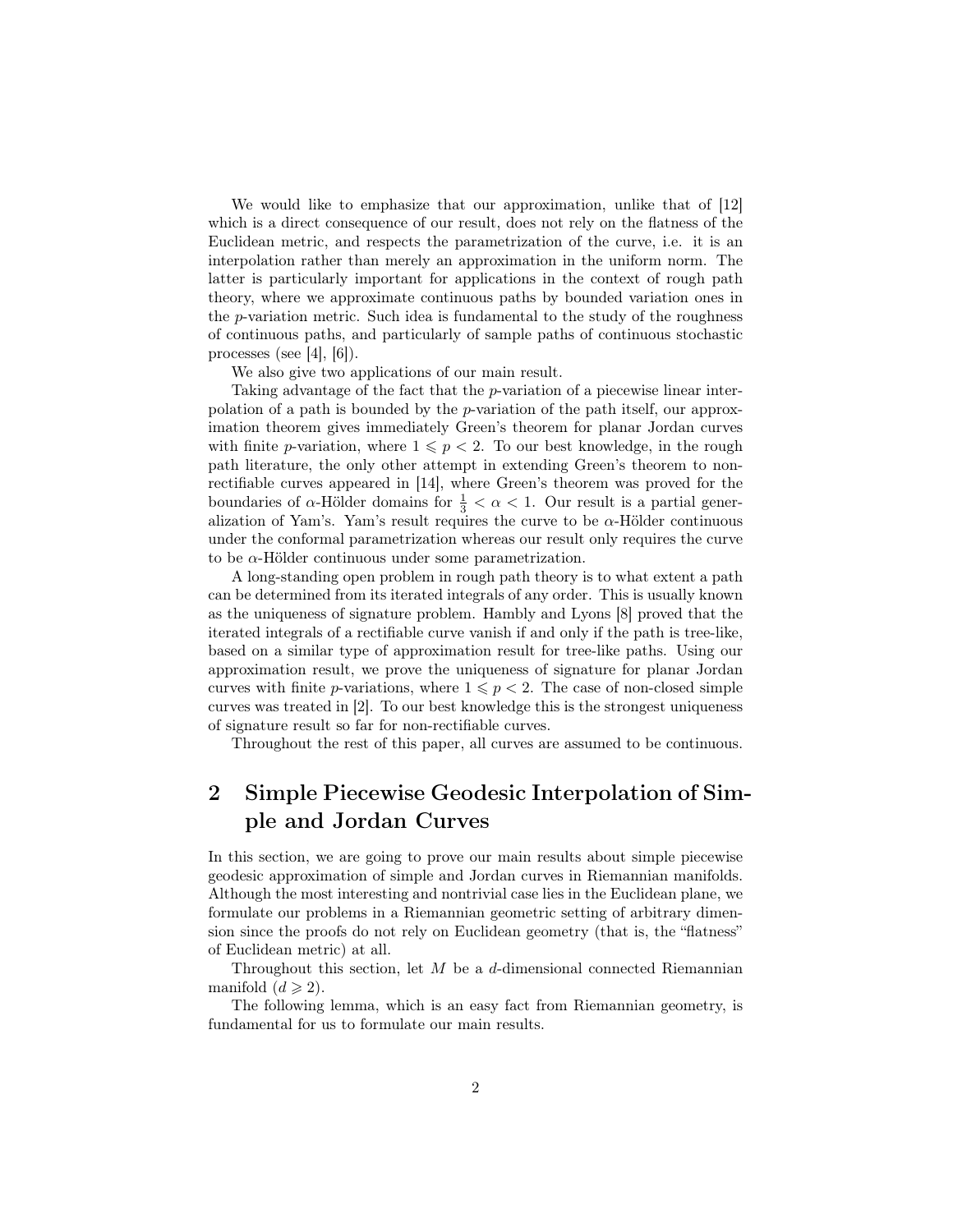**Lemma 2.1.** For any compact set  $K \subset M$ , there exists some  $\varepsilon = \varepsilon_K > 0$ , such that for any  $x, y \in K$  with

$$
d(x,y) < \varepsilon,
$$

there exists a unique minimizing geodesic in M joining x and y, where  $d(\cdot, \cdot)$ denotes the Riemannian distance function.

*Proof.* For any  $x \in K$ , choose  $\delta_x$  small enough such that  $B(x, \delta_x)$  is a geodesically convex normal ball (see [5], p. 76, Proposition 4.2). By compactness, we have a finite covering of  $K$ :

$$
K \subset \bigcup_{i=1}^k B\left(x_i, \frac{\delta_{x_i}}{2}\right),
$$

where  $x_1, \dots, x_k \in K$ . Let  $\varepsilon = \frac{1}{2} \min \{\delta_{x_1}, \dots, \delta_{x_k}\}\$ . It follows that for any  $x, y \in K$  with  $d(x, y) < \varepsilon$ , there exists some  $1 \leqslant i \leqslant k$ , such that  $x, y \in$  $B(x_i, \delta_{x_i})$ . Therefore, by geodesic convexity we know that x and y can be joined by a unique minimizing geodesic in M which lies in  $B(x_i, \delta_{x_i})$ .  $\Box$ 

Now we are in position to state our main results.

The first main result is a simple piecewise geodesic approximation theorem for non-closed simple curves in M.

**Theorem 2.1.** Let  $\gamma$  be a non-closed simple curve in M. For all  $\varepsilon > 0$ , there exists a finite partition

$$
\mathcal{P}_{\varepsilon}: 0 = t_0 < t_1 < \cdots < t_{n-1} < t_n = 1
$$

of  $[0, 1]$ , such that

(1) the mesh size of the partition  $\|\mathcal{P}_{\varepsilon}\| = \max_{i=1,\dots,n} (t_i - t_{i-1}) < \varepsilon;$ 

(2) for any  $i = 1, \dots, n, \gamma_{t_{i-1}}$  and  $\gamma_{t_i}$  can be joined by a unique minimizing geodesic in M, and the piecewise geodesic interpolation (more precisely, piecewise minimizing geodesic interpolation, and the same thereafter)  $\gamma^{P_{\varepsilon}}$  of  $\gamma$  over the partition points in  $\mathcal{P}_{\varepsilon}$  is a simple curve.

The proof of Theorem 2.1 relies on the following crucial lemma, which depends heavily on properties of minimizing geodesics. In the Euclidean case, we illustrate the lemma in Figure 1, which says that if the lengths of the straight line segments  $\overline{xy}$  and  $\overline{zw}$  are both less than or equal to r, then at least one of the four line segments  $\overline{xz}, \overline{xw}, \overline{yz}, \overline{yw}$  has length strictly less than r.

**Lemma 2.2.** Let  $x, y, z, w \in M$  and  $\alpha : [0, 1] \to M$  (respectively,  $\beta : [0, 1] \to M$  $M$ ) be a minimizing geodesic joining x and y (respectively, z and w). Assume that  $\alpha([0,1]) \bigcap \beta([0,1]) \neq \emptyset$  and for some  $r > 0$ ,  $d(x,y) \leq r$ ,  $d(z,w) \leq r$ . Then at least one of  $d(x, z)$ ,  $d(y, z)$ ,  $d(x, w)$ ,  $d(y, w)$  is strictly less than r.

Proof. Without loss of generality, we shall assume that all geodesics are parametrized at constant speed. Let  $\alpha(u) = \beta(v) = p$  for some  $u, v \in [0, 1]$ . Since  $\alpha$  and  $\beta$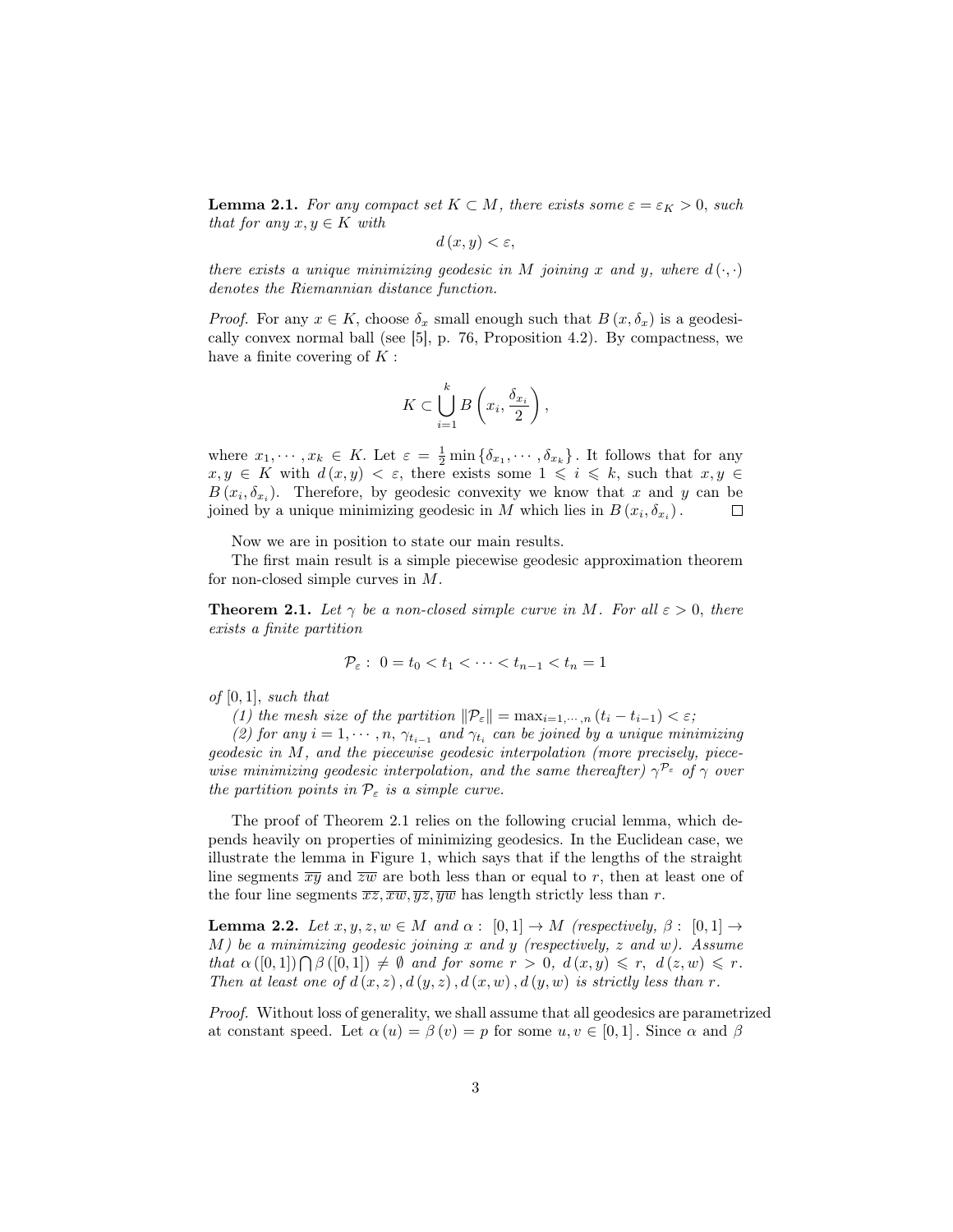

Figure 1: This figure illustrates the relative positions of the points in Lemma 2.2 in the Euclidean case. The lengths of the line segments  $\overline{xy}$  and  $\overline{zw}$  are less than or equal to r. Here the length of  $\overline{zx}$  is strictly less than r.

are minimizing geodesics, we know that

$$
d(x,y) = d(x,p) + d(p,y) \leq r,
$$
  

$$
d(z,w) = d(z,p) + d(p,w) \leq r.
$$

Therefore, at least one of the following four cases happens:

(1)  $d(x,p) \leq \frac{r}{2}, d(z,p) \leq \frac{r}{2};$ (2)  $d(x,p) \leq \frac{\pi}{2}, d(p,w) \leq \frac{\pi}{2};$ (3)  $d(p, y) \leq \frac{\tilde{r}}{2}, d(z, p) \leq \frac{\tilde{r}}{2};$ (4)  $d(p, y) \leq \frac{r}{2}$ ;  $d(p, w) \leq \frac{r}{2}$ . First assume that (1) holds. It follows that

$$
d(x, z) \leqslant d(x, p) + d(z, p) \leqslant r.
$$

If  $d(x, z) = r$ , then

$$
d(x,p) = d(z,p) = \frac{r}{2},
$$

and hence (4) holds, which implies

$$
d(y, w) \leq d(p, y) + d(p, w) \leq r.
$$

If  $d(y, w) = r$ , then

$$
d(p, y) = d(p, w) = \frac{r}{2}.
$$

Consequently, we have  $u = v = \frac{1}{2}$ . Now define

$$
\widetilde{\alpha}(t) = \begin{cases} \alpha(t), & t \in [0, \frac{1}{2}]; \\ \beta(1-t), & t \in [\frac{1}{2}, 1]. \end{cases}
$$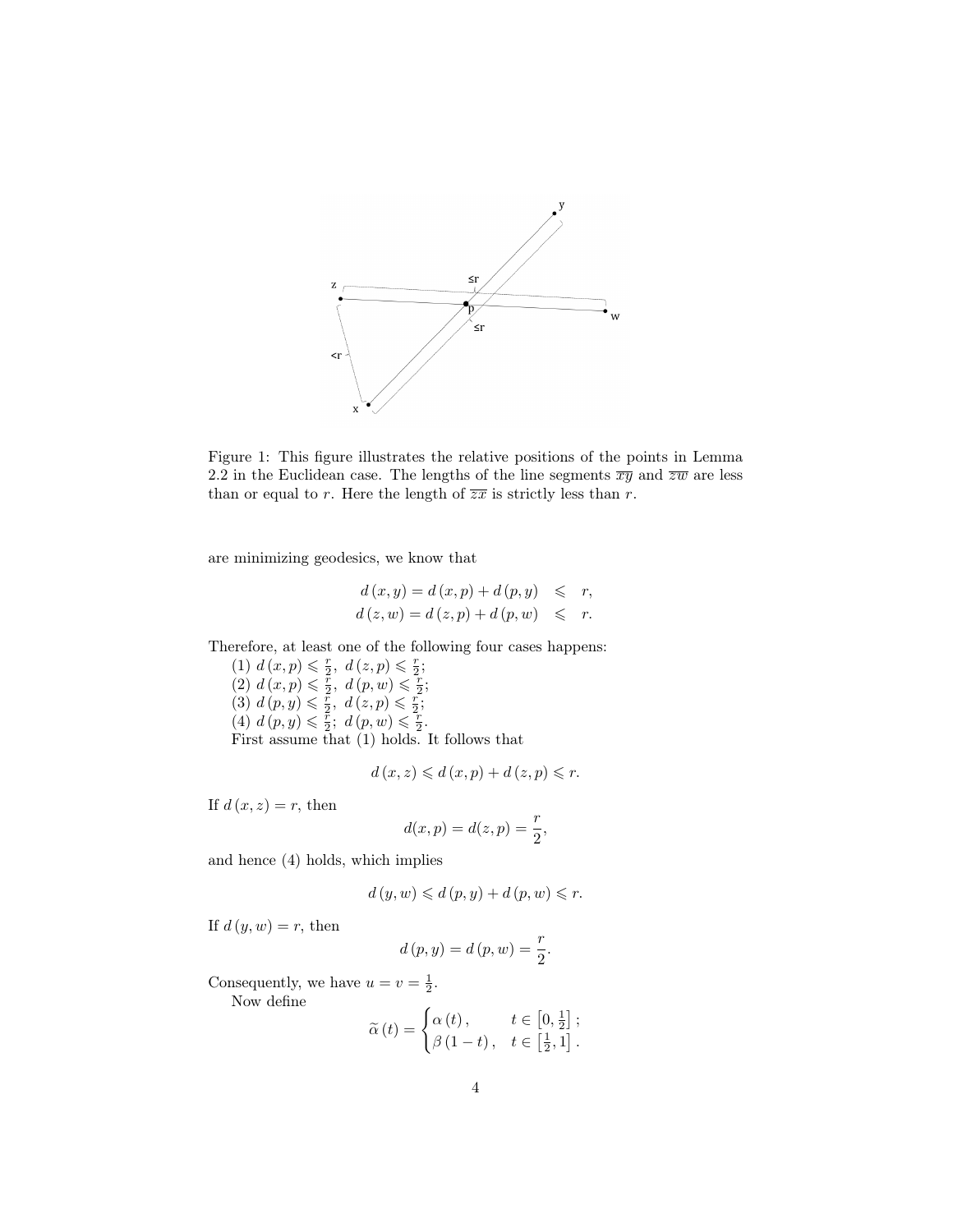Length 
$$
(\widetilde{\alpha}) = r = d(x, z)
$$
,

 $\tilde{\alpha}$  is minimizing. Moreover, since any geodesic has constant speed, by definition we know that  $\tilde{\alpha}$  is parametrized proportionally to arc length. It follows from the first variation formula (see [5], p. 195, Proposition 2.4) that  $\tilde{\alpha}$  must be a geodesic. However, since  $\tilde{\alpha}|_{[0,\frac{1}{2}]} = \alpha|_{[0,\frac{1}{2}]}$ , by the uniqueness of geodesics we have  $\tilde{\alpha} = \alpha$  and hence  $y = z$ . Similarly we have  $x = w$ .

The other cases can be treated in the same way, which completes the proof of the lemma.  $\Box$ 

With the help of Lemma 2.2, we can now prove Theorem 2.1. The key idea is to construct a sequence of times  $t_1, t_2, \ldots$ , such that  $t_{i+1}$  is the *last* exit time of  $\gamma$  from a small geodesic ball around  $\gamma_{t_i}$  after time  $t_i$ . The uniform continuity of the inverse of the map  $t \to \gamma_t$  will guarantee that  $t_i$  and  $t_{i+1}$  are close. We then need to argue that adjacent geodesic segments as well as non-adjacent geodesic segments in the approximation curve do not intersect. The latter uses Lemma 2.2. We illustrate the first step of the construction in Figure 2.

*Proof of Theorem 2.1.* Fix  $\varepsilon > 0$ . Since  $\gamma$  is a continuous and injective mapping from the compact space  $[0, 1]$  to the Hausdorff space  $M$ , it is a homeomorphism from [0, 1] to its image. By compactness and hence uniform continuity of  $\gamma^{-1}$ we know that there exists  $\delta_{\varepsilon} > 0$  such that for any  $s, t \in [0, 1]$ ,

$$
d(\gamma_s, \gamma_t) < \delta_{\varepsilon} \implies |t - s| < \varepsilon.
$$

We further assume that  $\delta_{\varepsilon} < \varepsilon_{\gamma([0,1])}$ , where  $\varepsilon_{\gamma([0,1])}$  is the positive number in Lemma 2.1 depending on the compact set  $\gamma([0,1]) \subset M$ . It follows from Lemma 2.1 that for any  $s, t \in [0, 1]$  with  $d(\gamma_s, \gamma_t) < \delta_{\varepsilon}, \gamma_s$  and  $\gamma_t$  can be joined by a unique minimizing geodesic in  $M$ . Now define an increasing sequence of points  $\{t_i\}_{i=0}^{\infty}$  in [0, 1] inductively by setting  $t_0 = 0$  and

$$
t_i = \sup \left\{ t \in [t_{i-1}, 1]: \ \gamma_t \in \overline{B}\left(\gamma_{t_{i-1}}, \frac{\delta_{\varepsilon}}{2}\right) \right\}, \ i \geqslant 1.
$$

We claim that there exists some  $l \geq 1$ , such that for all  $i \geq l$ ,  $t_i = 1$ . In fact, if it is not the case, then for any  $i \geq 1$ , we have

$$
t_{i-1} < t_i < 1 \text{ and } d\left(\gamma_{t_{i-1}}, \gamma_{t_i}\right) = \frac{\delta_{\varepsilon}}{2}.
$$

On the other hand, by the uniform continuity of  $\gamma$ , there exists some  $\eta_{\varepsilon} > 0$ , such that for any  $s, t \in [0, 1]$ ,

$$
|t-s|<\eta_{\varepsilon} \implies d(\gamma_s,\gamma_t)<\frac{\delta_{\varepsilon}}{2}.
$$

Therefore, for any  $i \geq 1$ ,  $|t_i - t_{i-1}| \geq \eta_{\varepsilon}$ , which is an obvious contradiction. Now set

$$
l = \min \{ i \geq 1 : t_i = 1 \},
$$

Since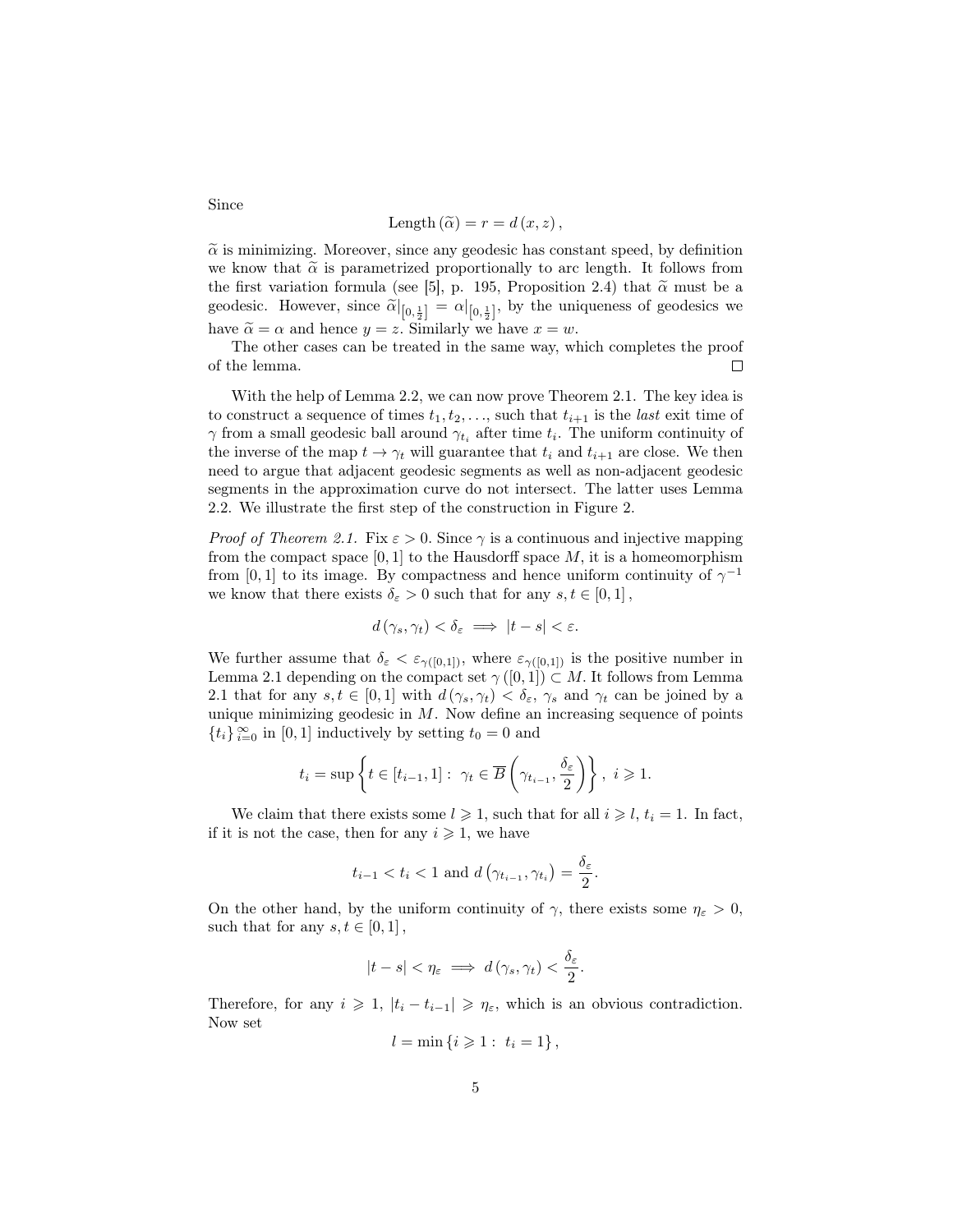

Figure 2: This figure illustrates the first step in the construction given in the proof of Theorem 2.1. The dotted line represents the simple curve  $\gamma$ . The solid geodesic segment joining the point  $\gamma_0$  and  $\gamma_{t_1}$  represents the first step in the construction of the piecewise geodesic interpolation of  $\gamma$ . Note that we take  $t_1$ to be the last exit time of  $\gamma$  from a  $\frac{\delta_{\varepsilon}}{2}$ -geodesic ball centered at  $\gamma_0$ .

and define

$$
\mathcal{P}_{\varepsilon}: 0 = t_0 < t_1 < \cdots < t_{l-1} < t_l = 1
$$

to be a finite partition of [0,1]. Then it is easy to see that  $\|\mathcal{P}_{\varepsilon}\| < \varepsilon$ , where  $\|\mathcal{P}_{\varepsilon}\|$  denote the mesh size of the partition  $\mathcal{P}_{\varepsilon}$ .

It remains to show that the piecewise geodesic interpolation  $\gamma^{\mathcal{P}_{\varepsilon}}$  of  $\gamma$  over the points of  $\mathcal{P}_{\varepsilon}$  is a simple curve.

To see this, first notice that for adjacent intervals  $[t_{i-1}, t_i]$ ,  $[t_i, t_{i+1}]$ , we have

$$
\gamma^{\mathcal{P}_{\varepsilon}}|_{[t_{i-1},t_i]}\bigcap \gamma^{\mathcal{P}_{\varepsilon}}|_{[t_i,t_{i+1}]}=\{\gamma_{t_i}\}\,.
$$

In fact, if it is not the case, then there exist  $s_1 \in [t_{i-1}, t_i)$  and  $s_2 \in (t_i, t_{i+1}]$ such that

$$
\gamma_{s_1}^{\mathcal{P}_{\varepsilon}} = \gamma_{s_2}^{\mathcal{P}_{\varepsilon}} \neq \gamma_{t_i}.
$$

If  $i < l-1$ , then by applying Lemma 2.1 with  $x = \gamma_{t_i}$  and  $y = \gamma_{s_1}^{\mathcal{P}_{\varepsilon}} = \gamma_{s_2}^{\mathcal{P}_{\varepsilon}}$ ,  $\gamma^{\mathcal{P}_{\varepsilon}}|_{[s_1,t_i]}$  is a reparametrization of the reversal of  $\gamma^{\mathcal{P}_{\varepsilon}}|_{[t_i,s_2]}$ , which we denote as  $\leftarrow$  $\|\gamma^{\mathcal{P}_{\varepsilon}}\|_{[t_i,s_2]}$ . In particular,  $\gamma^{\mathcal{P}_{\varepsilon}}|_{[t_i,t_{i+1}]}$  and ←−−  $\left. \dot{\gamma}^{\mathcal{P}_{\varepsilon}} \right|_{[t_{i-1},t_i]}$  are geodesics that starts at the same position with the same initial velocity. By the uniqueness of geodesic, either  $\gamma^{\mathcal{P}_{\varepsilon}}([t_i,t_{i+1}]) \subseteq$  $+\frac{1}{2}$  $\gamma^{\mathcal{P}_{\varepsilon}}\left([t_{i-1},t_i]\right)$  or  $rac{0}{\sqrt{\pi}}$  $\gamma^{\mathcal{P}_{\varepsilon}}\left([t_{i-1},t_i]\right) \subseteq \gamma^{\mathcal{P}_{\varepsilon}}\left([t_i,t_{i+1}]\right)$ . In particular we have either  $\gamma^{\mathcal{P}_{\varepsilon}}|_{[t_{i-1},t_i]}$  passes through  $\gamma_{t_{i+1}}$  or  $\gamma^{\mathcal{P}_{\varepsilon}}|_{[t_i,t_{i+1}]}$  passes through  $\gamma_{t_{i-1}}$ . As ←−−  $\|\gamma^{\mathcal{P}_{\varepsilon}}\|_{[t_{i-1},t_i]}$  and  $\gamma^{\mathcal{P}_{\varepsilon}}|_{[t_i,t_{i+1}]}$  are minimizing geodesics and we have  $d(\gamma_{t_i}, \gamma_{t_{i-1}}) = d(\gamma_{t_i}, \gamma_{t_{i+1}})$ , we conclude that  $\gamma_{t_{i-1}} = \gamma_{t_{i+1}}$  which contradicts that  $\gamma$  is simple. Figure 3 illustrates this argument. If  $i = l-1$ , then arguing as in the case  $i < l-1$ , we have either  $\gamma^{\mathcal{P}_{\varepsilon}}([t_i, t_{i+1}]) \subseteq$ 

←−−  $\gamma^{\mathcal{P}_{\varepsilon}}\left([t_{i-1},t_i]\right)$  or ←−−  $\gamma^{\mathcal{P}_{\varepsilon}}([t_{i-1},t_i]) \subseteq \gamma^{\mathcal{P}_{\varepsilon}}([t_i,t_{i+1}]).$  However, as  $i = l-1$ , we have  $d\left(\gamma_{t_i}, \gamma_{t_{i+1}}\right) \leqslant \frac{\delta_{\varepsilon}}{2} = d\left(\gamma_{t_{i-1}}, \gamma_{t_i}\right)$  and hence  $\gamma^{\mathcal{P}_{\varepsilon}}\left([t_i, t_{i+1}]\right) \subseteq$ ←−−  $\gamma^{\mathcal{P}_{\varepsilon}}\left([t_{i-1},t_i]\right)$ .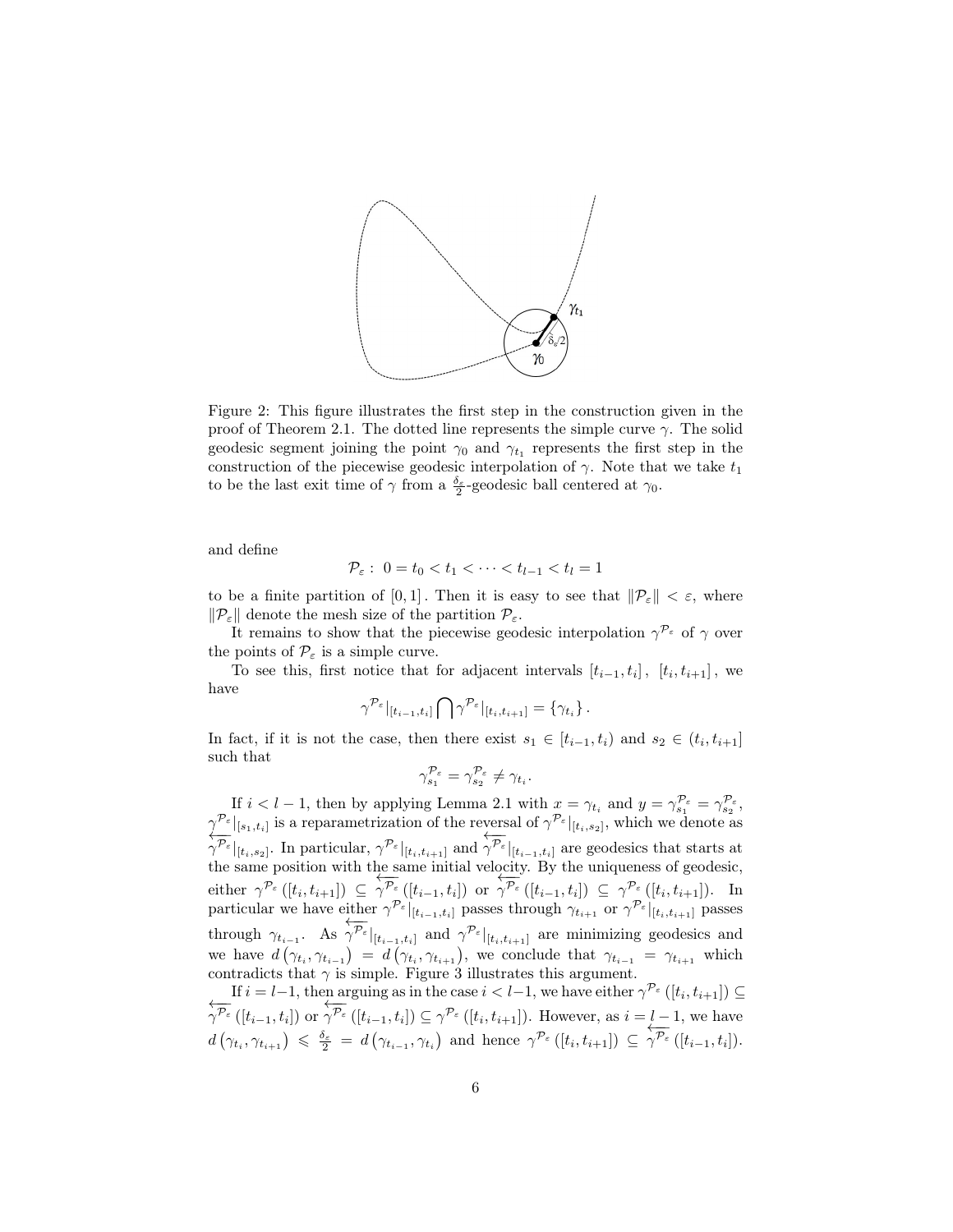

Figure 3: This figure illustrates the argument in the proof of Theorem 2.1 that two adjacent line segment of the approximation curve we constructed cannot intersect. The straight line represents the geodesic segments in the piecewise geodesic interpolation of  $\gamma$ .  $\gamma_{t_{i-1}}, \gamma_{t_i}, \gamma_{t_{i+1}}$  are subdivision points of the curve. If the two adjacent line segments do intersect, as in the figure below, then  $\gamma_{t_{i+1}}$ would be closer to  $\gamma_{t_{i-1}}$  than to  $\gamma_{t_i}$  which would contradict our construction.

In particular,  $\gamma^{\mathcal{P}_{\varepsilon}}|_{[t_{i-1},t_i]}$  passes through  $\gamma_{t_{i+1}}$ . Therefore,  $d(\gamma_{t_{i-1}}, \gamma_{t_{i+1}}) \leq$  $d\left(\gamma_{t_{i-1}}, \gamma_{t_i}\right)$  which contradicts the construction of  $\{t_i\}_{i=0}^l$ .

On the other hand, if  $[t_{i-1}, t_i]$  and  $[t_{j-1}, t_j]$   $(i < j)$  are non-adjacent intervals and

$$
\gamma^{\mathcal{P}_{\varepsilon}}|_{[t_{i-1},t_i]}\bigcap\gamma^{\mathcal{P}_{\varepsilon}}|_{[t_{j-1},t_j]}\neq\emptyset,
$$

then by Lemma 2.2 we know that at least one of

$$
d\left(\gamma_{t_{i-1}}, \gamma_{t_{j-1}}\right), d\left(\gamma_{t_i}, \gamma_{t_{j-1}}\right), d\left(\gamma_{t_{i-1}}, \gamma_{t_j}\right), d\left(\gamma_{t_i}, \gamma_{t_j}\right)
$$

is strictly less than  $\frac{\delta_{\varepsilon}}{2}$ . However, this again contradicts the construction of  ${t_i} \}_{i=0}^l$ .

Now the proof is complete.

 $\Box$ 

The same technique of proof will allow us to prove our second main result, which is concerned with simple piecewise geodesic approximations of Jordan curves. This result significantly strengthens Theorem 2.1.

**Theorem 2.2.** Let  $\gamma : [0,1] \to M$  be a Jordan curve. Assume that  $0 < \tau_1 <$  $\cdots < \tau_k < 1$  are k fixed points in [0,1]. Then for any  $\varepsilon > 0$ , there exists a finite partition

$$
\mathcal{P}_{\varepsilon}: 0 = t_0 < t_1 < \cdots < t_{n-1} < t_n = 1
$$

 $of [0, 1]$ , such that

(1)  $\tau_1, \dots, \tau_k$  are partition points of  $\mathcal{P}_{\varepsilon}$ ;

(2)  $\|\mathcal{P}_{\varepsilon}\| < \varepsilon$ ;

(3) for  $i = 1, \dots, n$ ,  $\gamma_{t_{i-1}}$  and  $\gamma_{t_i}$  can be joined by a unique minimizing geodesic in M, and the piecewise geodesic interpolation  $\gamma^{P_{\varepsilon}}$  of  $\gamma$  over the partition points in  $\mathcal{P}_{\varepsilon}$  is a Jordan curve.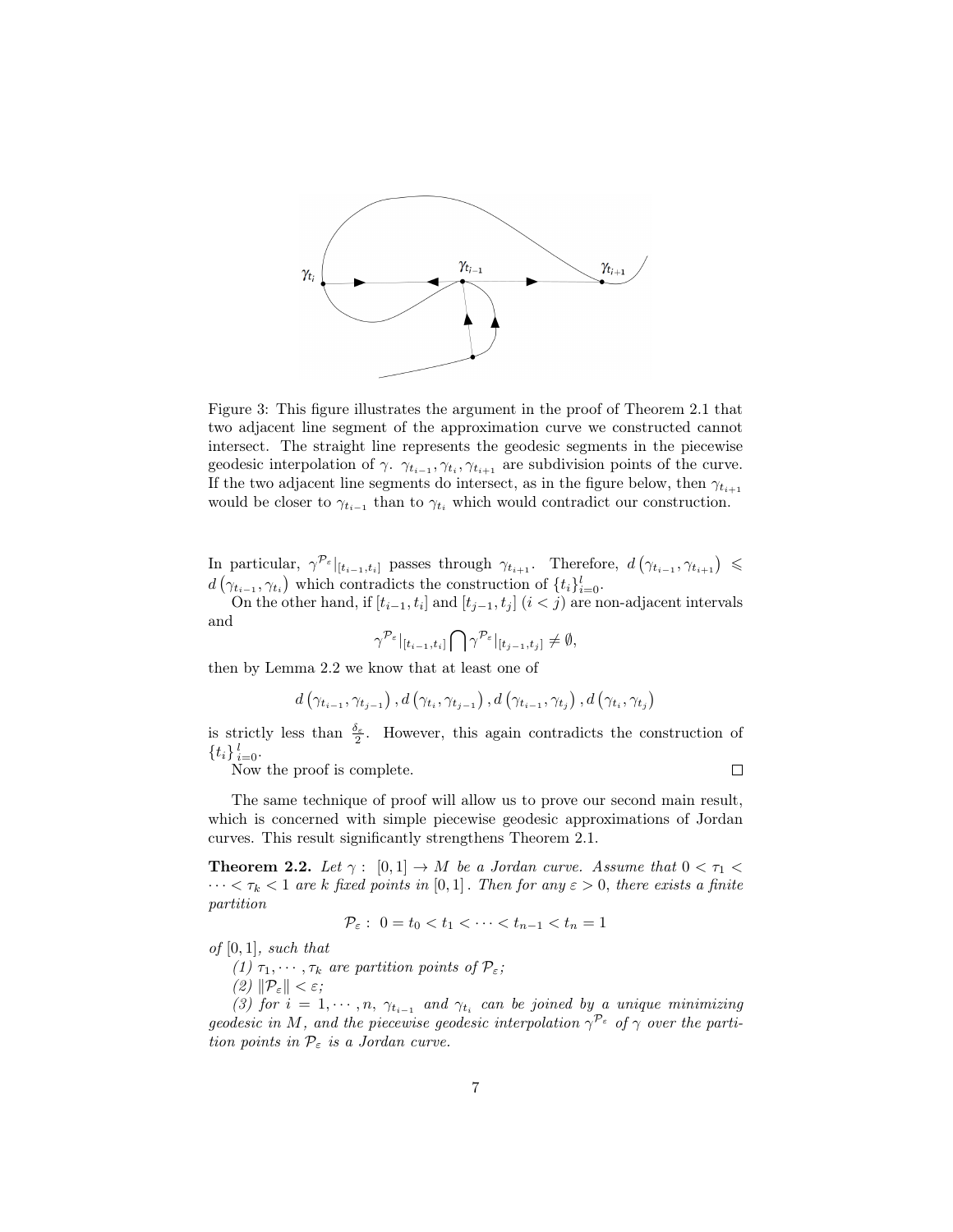

Figure 4: This figure illustrates the relative positions of the points involved in Lemma 2.3.

The proof of Theorem 2.2 relies on the following geometric fact. It is illustrated by Figure 4.

**Lemma 2.3.** Let  $B(p, R)$  be a geodesically convex normal ball centered at  $p \in$ M, and let  $q \in \partial B(p, R)$ . Assume that  $x, y \in \overline{B}(p, R)^c$  and there exists a minimizing geodesic  $\alpha: [0,1] \to M$  joining x and y. If  $\alpha([0,1]) \cap \overline{pq} \neq \emptyset$  and  $d(x, y) \leq r$  for some  $0 < r < R$ , where  $\overline{pq}$  denotes the image of the unique minimizing geodesic in M joining p and q, then

$$
d(x,q) < r, \ d(y,q) < r.
$$

*Proof.* The conclusion is obvious if  $q \in \alpha([0,1])$ . Otherwise, let  $t \in (0,1)$  be the unique time such that  $e := \alpha(t) \in B(p, R)$  is the intersection point of  $\alpha([0, 1])$ and  $\overline{pq}$ . By using the fact that  $B(p, R)$  is a geodesically convex normal ball, it is easy to show that there exists a unique  $u \in (0, t)$  and a unique  $v \in (t, 1)$ , such that  $z := \alpha(u)$  and  $w := \alpha(v)$  lie on  $\partial B(p, R)$ . Observe that e and q are distinct, for their equality would contradict the fact that  $r < R$ . Now it follows from properties of minimizing geodesics that

$$
d(x,q) \le d(x,e) + d(e,q)
$$
  
=  $d(x,e) + d(p,q) - d(p,e)$   
=  $d(x,e) + d(p,w) - d(p,e)$   
 $\le d(x,e) + d(e,w)$   
=  $d(x,w)$   
 $\le d(x,y)$   
 $\le r$ .

Similarly, we have  $d(y, q) < r$ .

 $\Box$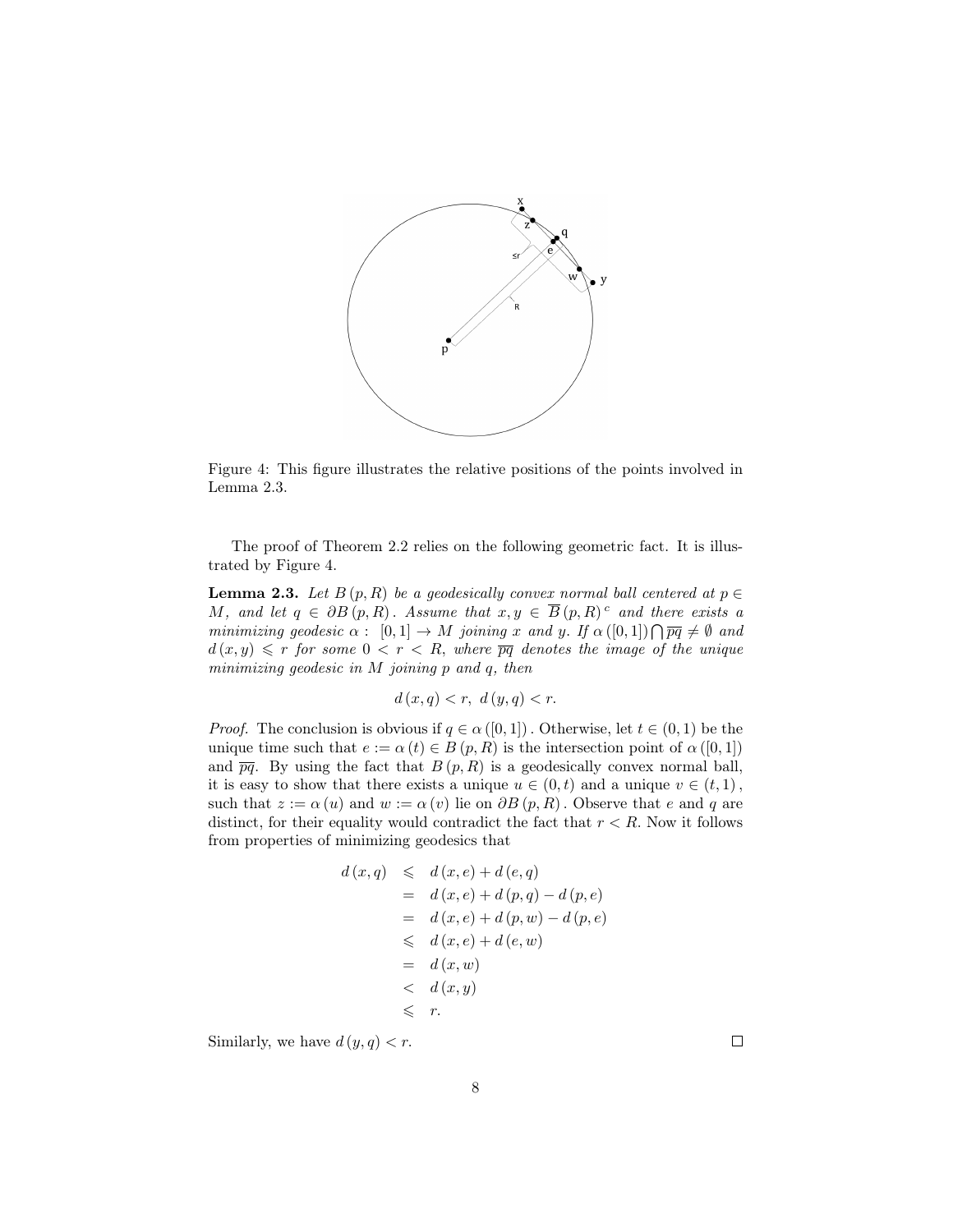Now we can prove Theorem 2.2. Our proof is constructive and the idea is as follows. Recall that the times  $\tau_1, \ldots, \tau_k$  should to included in our partition. Firstly, We find small disjoint geodesic balls around the points  $\gamma_{\tau_i}, \ldots, \gamma_{\tau_k}, \gamma_1$ . Secondly, we connect each point  $\gamma_{\tau_i}$  by two radial minimizing geodesics to the point where  $\gamma$  first enters the geodesic ball around  $\gamma_{\tau_i}$  before time  $\tau_i$  and to the point where  $\gamma$  last exists the geodesic ball. Finally, we construct simple piecewise geodesic interpolation for each piece of simple curves outside those geodesic balls inductively, by using the algorithm in Theorem 2.1. To make sure that those approximation curves do not intersect the geodesic segments inside those geodesic balls, we need to use Lemma 2.3. Figure 5 illustrates the idea when  $k = 2$ .

*Proof of Theorem 2.2.* Take an arbitrary  $\tau \in (0, \tau_1)$ . Since  $\gamma$  is a Jordan curve, we know that  $\gamma_{\tau}, \gamma_{\tau_1}, \cdots, \gamma_{\tau_k}, \gamma_{\tau_{k+1}} \in M$  are all distinct, where we set  $\tau_{k+1} = 1$ . By the Hausdorff property, there exists some  $\delta > 0$  such that the closed metric balls  $\overline{B}(\gamma_{\tau_1}, \delta), \cdots, \overline{B}(\gamma_{\tau_{k+1}}, \delta)$  are all disjoint and  $\gamma_{\tau} \notin \bigcup_{i=1}^{k+1} \overline{B}(\gamma_{\tau_i}, \delta)$ .

For the moment, by periodic extension and restriction we regard  $\gamma$  as defined on  $[\tau, \tau + 1]$  with starting and end points being  $\gamma(\tau)$ .

Now fix  $\varepsilon > 0$ . Without loss of generality we assume that

$$
\varepsilon < \min\left\{\tau, \tau_1 - \tau, \frac{\tau_2 - \tau_1}{2}, \cdots, \frac{\tau_{k+1} - \tau_k}{2}\right\}.
$$

First of all, by the uniform continuity of  $\gamma|_{[\tau,\tau_i]}^{-1}$  and  $\gamma|_{[\tau_i,\tau+1]}^{-1}$ , there exists some  $\delta_{\varepsilon} > 0$ , such that for all  $i = 1, \dots, k+1$ , any  $s, t \in [\tau, \tau_i]$  or  $s, t \in [\tau_i, \tau + 1]$ ,

$$
d(\gamma_s, \gamma_t) < \delta_{\varepsilon} \implies |t - s| < \varepsilon.
$$

Now set  $U_i = B(\gamma_{\tau_i}, \delta_{\varepsilon})$ . Here we assume that  $\delta_{\varepsilon}$  is small enough so that each  $U_i$  is a geodesically convex normal ball and Lemma 2.1 holds for those  $\gamma_s, \gamma_t$ with  $d(\gamma_s, \gamma_t) < 2\delta_{\varepsilon}$ . Define

$$
u_i = \inf \{ t \in [\tau, \tau_i] : \gamma_t \in \overline{U_i} \},
$$
  

$$
v_i = \sup \{ t \in [\tau_i, \tau + 1] : \gamma_t \in \overline{U_i} \}.
$$

To return to the original time interval [0, 1], let  $v_0 = v_{k+1} - 1$ . We have  $|v_0| < \varepsilon, |\tau_i - u_i| < \varepsilon, |v_i - \tau_i| < \varepsilon$  and

$$
0 < v_0 < u_1 < \tau_1 < v_1 < \cdots < u_k < \tau_k < v_k < u_{k+1} < 1,
$$

and

$$
\gamma_{u_i} \neq \gamma_{v_i}, \ d(\gamma_{\tau_i}, \gamma_{u_i}) = d(\gamma_{\tau_i}, \gamma_{v_i}) = \delta_{\varepsilon}.
$$

Moreover, we have

$$
\gamma|_{(v_0,u_1)\cup (v_1,u_2)\cup\cdots\cup (v_{k-1},u_k)\cup (v_k,u_{k+1})}\bigcap \left(\bigcup_{i=1}^{k+1}\overline{U_i}\right)=\emptyset.
$$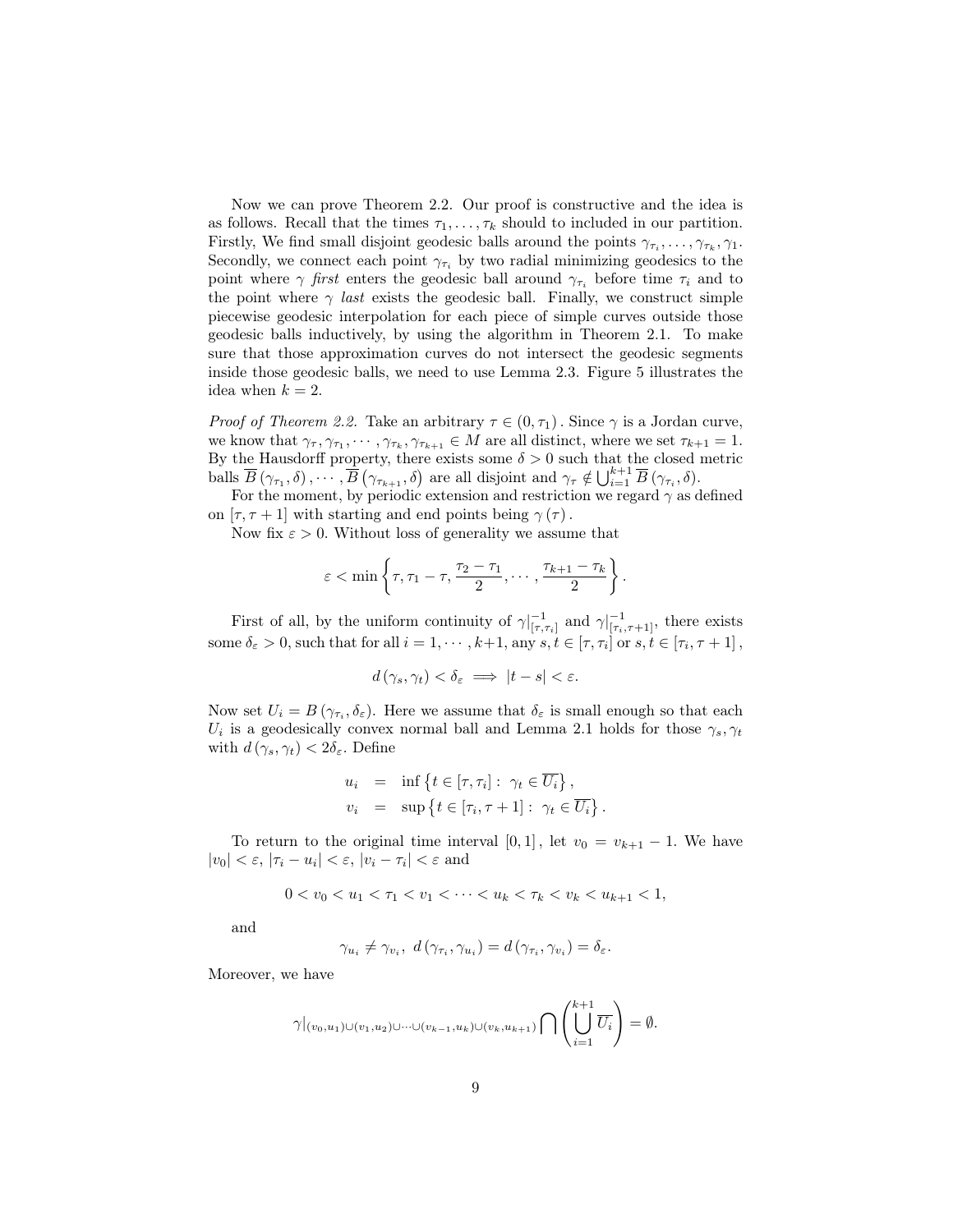

Figure 5: This figure illustrates the idea of proving of Theorem 2.2 when  $k = 2$ . The dotted line represents the curve  $\gamma$ . The solid line represents the piecewise geodesic interpolation of  $\gamma$ .

We will take  $v_0, u_1, \tau_1, v_1, \cdots, u_k, \tau_k, v_k, u_{k+1}$  as part of the partition points in  $\mathcal{P}_{\varepsilon}$ . In particular,  $v_0$  will be the first point,  $u_{k+1}$  will be the last point (except 0 and 1), and  $u_i, \tau_i, v_i$  will be successive points in  $\mathcal{P}_{\varepsilon}$ , so the piecewise geodesic interpolation of  $\gamma$  over those small intervals is a finite sequence of radial geodesics of the balls centered at  $\gamma_{\tau_i}$  with radius  $\delta_{\varepsilon}$  for  $i = 1, \dots, k + 1$ .

For the next step, notice that  $\gamma|_{[v_0,u_1]}, \gamma|_{[v_1,u_2]}, \cdots, \gamma|_{[v_k,u_{k+1}]}$  are  $k+1$  nonclosed simple curves with disjoint images. We are going to use the constructive procedure in the proof of Theorem 2.1 to define a simple piecewise geodesic approximation of each  $\gamma|_{[v_{i-1},u_i]}$   $(i = 1,\cdots,k+1)$  with partition size smaller than  $\varepsilon$  inductively, such that the resulting piecewise geodesic closed curve over [0, 1] is simple. That will complete the proof of the theorem.

Let  $\gamma^{(0)}$  be the Jordan curve such that

$$
\gamma^{(0)} = \gamma, \text{ on } [v_0, u_1] \cup [v_1, u_2] \cup \cdots \cup [v_{k-1}, u_k] \cup [v_k, u_{k+1}],
$$

and it is the minimizing geodesic (radial segment of the corresponding normal ball) on each small interval of

 $[0, v_0], [u_1, \tau_1], [\tau_1, v_1], \cdots, [u_k, \tau_k], [\tau_k, v_k], [u_{k+1}, 1].$ 

By the construction in the proof of Theorem 2.1, we may find a partition

$$
\mathcal{P}_{[v_0, u_1]}^{(1)}: v_0 = w_0^{(1)} < w_1^{(1)} < \cdots < w_{l_1 - 1}^{(1)} < w_{l_1}^{(1)} = u_1
$$

so that  $\left\| \mathcal{P}_{[v_0]}^{(1)} \right\|$  $\left\| \begin{array}{c} (1) \\ (v_0, u_1] \end{array} \right\| < \varepsilon$ , the geodesic interpolation  $\gamma^{p_{[v_0, u_1]}}$  of  $\gamma|_{[v_0, u_1]}$  over the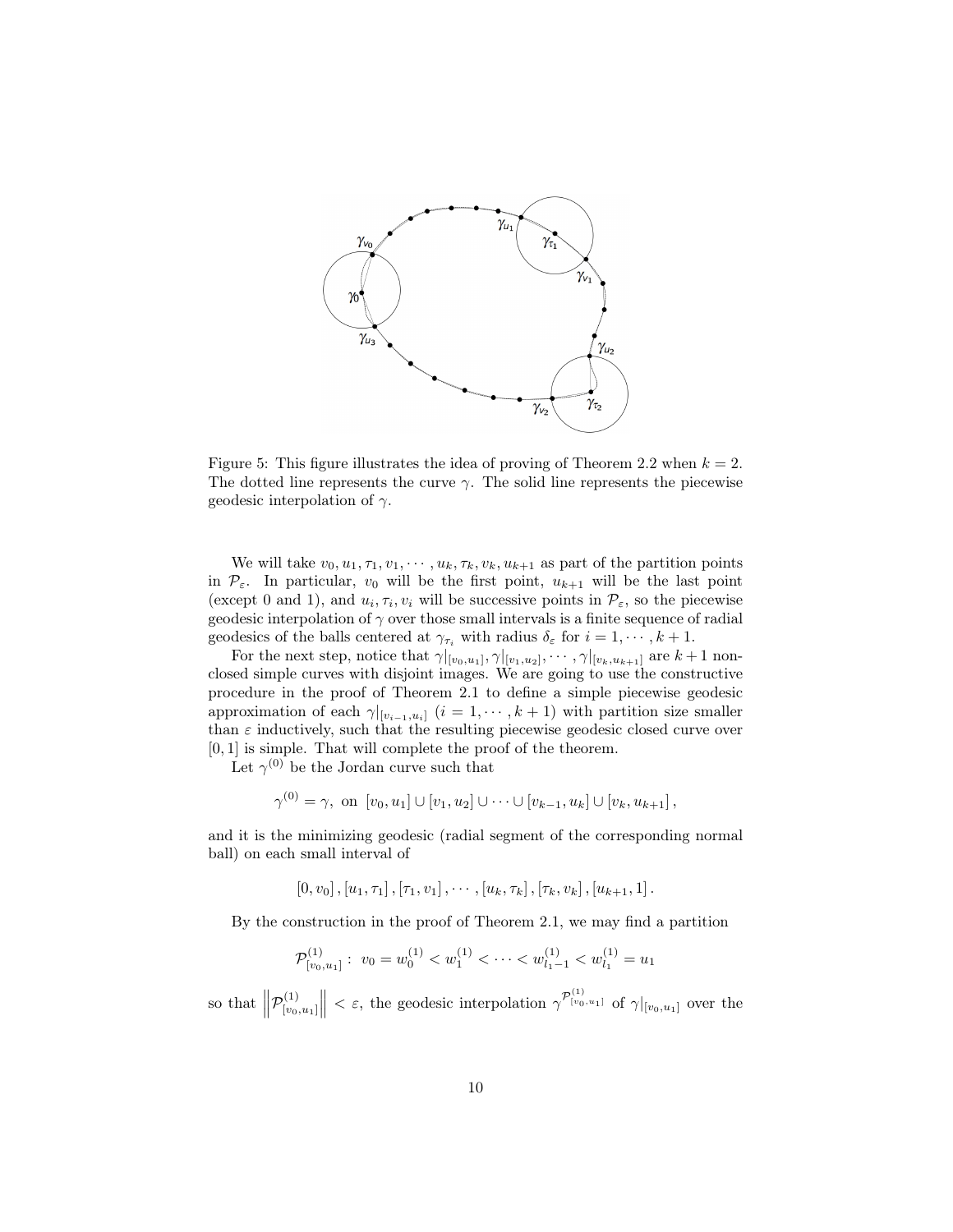partition points in  $\mathcal{P}_{\text{free}}^{(1)}$  $\binom{[1]}{[v_0,u_1]}$  is simple and

$$
\begin{array}{rcl} d\left(\gamma_{w_{i-1}^{(1)}}, \gamma_{w_{i}^{(1)}}\right) & = & \delta_{\varepsilon}^{(1)}, \ i=1, \cdots l_1-1, \\[3mm] d\left(\gamma_{w_{l_1-1}^{(1)}}, \gamma_{u_1}\right) & \leqslant & \delta_{\varepsilon}^{(1)}, \end{array}
$$

for some  $\delta_{\varepsilon}^{(1)} > 0$ .

Moreover, we may choose  $\delta_{\varepsilon}^{(1)}$  small enough so that  $\text{dist}(\gamma^{ \mathcal{P}^{(1)}_{[v_0 u_1]}}, \gamma^{(0)}|_{[\tau_1,1]}) >$ 0 and  $\delta_{\varepsilon}^{(1)} < \delta_{\varepsilon}$ .

Now we will show that

$$
\gamma^{\mathcal{P}^{(1)}_{[v_0, u_1]}} \bigcap \gamma^{(0)}|_{[0, v_0) \cup (u_1, \tau_1]} = \emptyset.
$$

In fact, if  $\gamma^{P_{[v_0, u_1]}} \bigcap \gamma^{(0)}|_{[0, v_0)} \neq \emptyset$ , then from the construction of  $\left\{w_i^{(1)}\right\}$ , there exists some  $i \geqslant 2$ , such that  $\gamma_{w_{i-1}^{(1)}}, \gamma_{w_{i}^{(1)}} \in \overline{U_{k+1}}^c$  and

$$
\overline{\gamma_{w_{i-1}^{(1)}}\gamma_{w_{i}^{(1)}}}\bigcap\gamma^{(0)}|_{[0,v_{0})}\neq\emptyset,
$$

where  $\overline{\gamma_{w_{i-1}^{(1)}} \gamma_{w_i^{(1)}}}$  denotes the image of the unique minimizing geodesic joining  $\gamma_{w_{i-1}^{(1)}}$  and  $\gamma_{w_i^{(1)}}$ . However, since  $d\left(\gamma_{w_{i-1}^{(1)}}, \gamma_{w_i^{(1)}}\right)$  $\Big) \leqslant \delta_{\varepsilon}^{(1)} < \delta_{\varepsilon}$ , we know from Lemma 2.3 that

$$
d\left(\gamma_{v_0}, \gamma_{w_{i-1}^{(1)}}\right) < \delta_{\varepsilon}^{(1)}, \ d\left(\gamma_{v_0}, \gamma_{w_i^{(1)}}\right) < \delta_{\varepsilon}^{(1)},
$$

which is an obvious contradiction to the construction of  $\{w_i^{(1)}\}_{i=0}^{l_1}$ . On the other hand, if  $\gamma^{p_{\{v_0, u_1\}}}_{(v_0, u_1)} \bigcap \gamma^{(0)}|_{(u_1, \tau_1]} \neq \emptyset$ , then there exists some  $i \leq l_1 - 1$ , such that  $\overline{\gamma_{w_{i-1}^{(1)}} \gamma_{w_i^{(1)}}} \bigcap \gamma^{(0)}|_{(u_1,\tau_1]} \neq \emptyset$ .  $i-1 \quad w_i$ 

Since  $\gamma_{w_{i-1}^{(1)}}, \gamma_{w_{i}^{(1)}} \in \overline{U_1}^c$  and  $d\left(\gamma_{w_{i-1}^{(1)}}, \gamma_{w_{i}^{(1)}}\right)$  $\Big) = \delta_{\varepsilon}^{(1)} < \delta_{\varepsilon}$ , we know again from Lemma 2.3 that

$$
d\left(\gamma_{u_1}, \gamma_{w_{i-1}^{(1)}}\right) < \delta_{\varepsilon}^{(1)},\ d\left(\gamma_{u_1}, \gamma_{w_{i}^{(1)}}\right) < \delta_{\varepsilon}^{(1)}.
$$

But this is also a contradiction to the construction of  $\{w_i^{(1)}\}_{i=0}^{l_1}$ .

Therefore, the closed curve  $\gamma^{(1)}$  over [0, 1] defined by

$$
\gamma_t^{(1)} = \begin{cases} \gamma_t^{(1)} & t \in [v_0, u_1]; \\ \gamma_t^{(0)} & t \in [0, 1] \setminus [v_0, u_1], \end{cases}
$$

is a Jordan curve.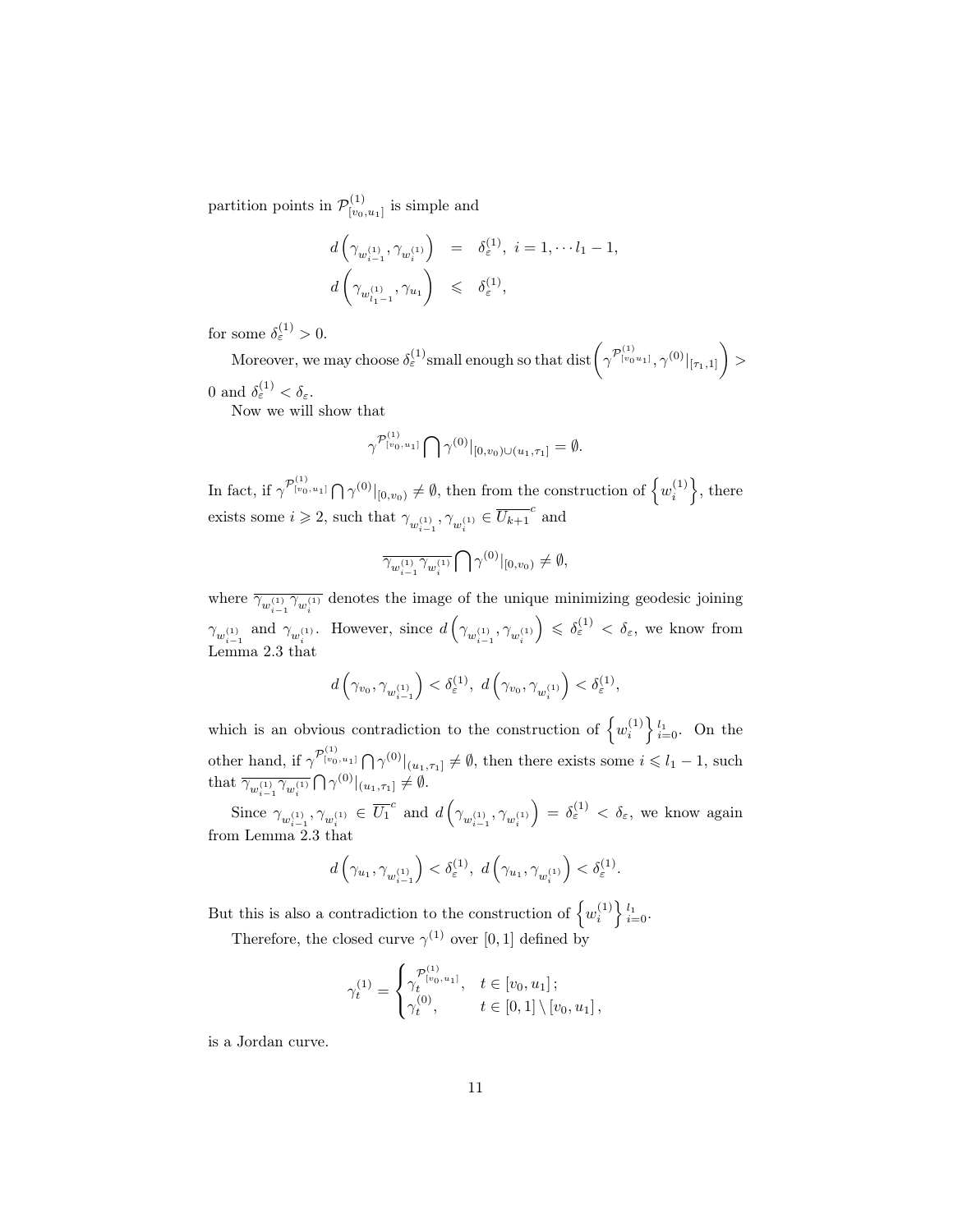Now consider  $\gamma|_{[v_1, u_2]}$ . The previous argument can be carried through easily with respect to the Jordan curve  $\gamma^{(1)}$ , and we obtain a finite partition

$$
\mathcal{P}_{[v_1, u_2]}^{(2)}: v_1 = w_0^{(2)} < w_1^{(2)} < \cdots < w_{l_2-1}^{(2)} < w_{l_2}^{(2)} = u_2,
$$

such that  $\left\| \mathcal{P}_{[v_1}^{(2)} \right\|$  $\left\| \begin{array}{c} (2) \\ \lfloor v_1,u_2 \rfloor \end{array} \right\| < \varepsilon$ , and the closed curve  $\gamma^{(2)}$  over  $[0,1]$  defined by

$$
\gamma_t^{(2)} = \begin{cases} \gamma_t^{(2)}, & t \in [v_1, u_2]; \\ \gamma_t^{(1)}, & t \in [0, 1] \setminus [v_1, u_2], \end{cases}
$$

is a Jordan curve, where  $\gamma^{P_{[v_1, u_2]}^{(2)}}$  is the geodesic interpolation of  $\gamma|_{[v_1, u_2]}$  over the partition points in  $\mathcal{P}_{\text{f}_{21}}^{(2)}$  $\binom{[2]}{[v_1,u_2]}$ . By induction, we are able to construct simple piecewise geodesic approximation of each piece of  $\gamma$  outside  $\cup_{i=1}^{k+1} \overline{U_i}$  and finally obtain a finite partition  $\mathcal{P}_{\varepsilon}$  of  $[0, 1]$  with partition points

$$
\{0\} \bigcup \left( \bigcup_{i=1}^{k+1} \left\{ v_{i-1}, w_1^{(i)}, \cdots, w_{l_i-1}^{(i)}, u_i, \tau_i \right\}, \right)
$$

such that  $\|\mathcal{P}_{\varepsilon}\| < \varepsilon$ , and the geodesic interpolation  $\gamma^{\mathcal{P}_{\varepsilon}}$  (which is  $\gamma^{(k+1)}$  by induction) of  $\gamma$  over the points of  $\mathcal{P}_{\varepsilon}$  is a Jordan curve.

Now the proof is complete.

 $\Box$ 

Remark 2.1. By slight modification of the proof, it is not hard to see that Theorem 2.2 also holds for non-closed simple curves. In this case, it strengthens the result of Theorem 2.1.

Remark 2.2. It is possible to generalize our main results to infinite dimensional spaces with suitable geodesic properties. For technical simplicity we are not going to present the details.

### 3 Applications

In this section, we shall demonstrate two applications of Theorem 2.2. Here we assume that  $M = \mathbb{R}^2$ .

#### 3.1 Green's theorem for Jordan curves with finite  $p$ -variation  $(1 \leq p < 2)$

We will prove a generalized Green's theorem for planar Jordan curves with finite p-variation, where  $1 \leqslant p < 2$ . First we shall briefly recall basic facts about Young's integration.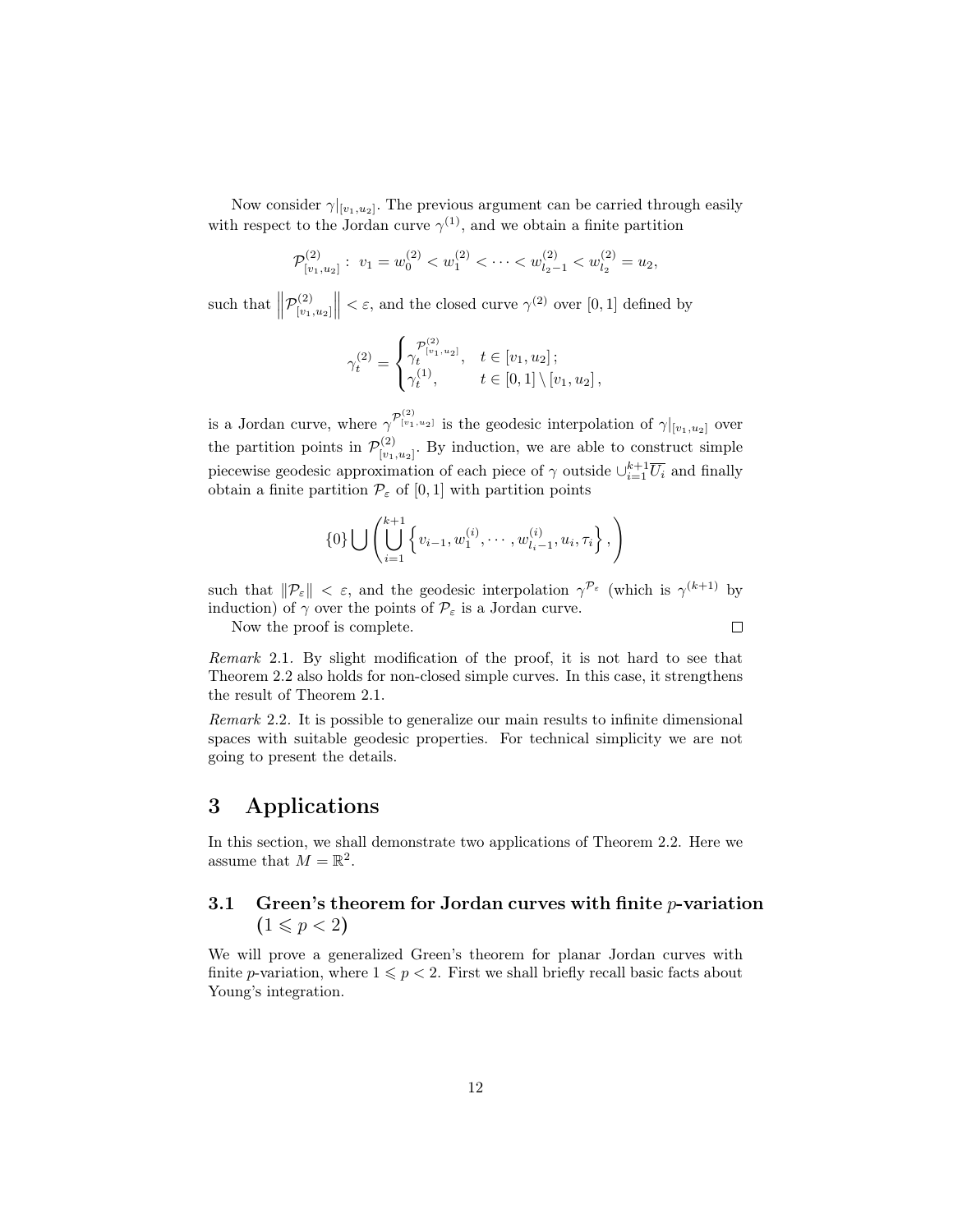**Definition 3.1.** Let  $(X, d)$  be a metric space. We say a function  $\gamma : [0, 1] \to X$ has finite p-variation if

$$
\|\gamma\|_{p} := \left(\sup_{\mathcal{P}} \sum_{t_0 < t_1 < \ldots < t_n} d\left(\gamma_{t_i}, \gamma_{t_{i+1}}\right)^p\right)^{\frac{1}{p}} < \infty,
$$

where the supremum is taken over all finite partitions of  $[0, 1]$ .

**Theorem 3.1.** (L.C. Young, [15], see also [11], Theorem 1.16) Let  $p, q \geq 1$  be such that  $\frac{1}{p} + \frac{1}{q} > 1$ . Let  $\gamma, \tilde{\gamma} : [0, 1] \to \mathbb{R}^d$  be two continuous paths with finite p-variation and q-variation respectively. Then the following limit exists:

$$
\int_0^1 \gamma \otimes d\tilde{\gamma} := \lim_{|\mathcal{P}| \to 0} \sum_{\mathcal{P}: \ 0 = t_0 < \ldots < t_n = 1} \gamma_{t_i} \otimes (\tilde{\gamma}_{t_{i+1}} - \tilde{\gamma}_{t_i}).
$$

Moreover, the function  $\int_0^1 \gamma \otimes d\tilde{\gamma}$  has finite q-variation and

$$
\left\|\int_0^{\cdot}\gamma\otimes{\rm d}\tilde\gamma\right\|_q\leqslant 2\zeta\left(\frac{1}{p}+\frac{1}{q}\right)\left\|\gamma\right\|_p\left\|\tilde\gamma\right\|_q,
$$

where  $\zeta(\cdot)$  is the classical Riemann zeta function.

The following lemma demonstrates the importance of piecewise linear approximation for the p-variation metric.

**Lemma 3.1.** Let  $\gamma : [0,1] \to \mathbb{R}^d$  be a path with finite p-variation, where  $p \geq 1$ . Let  $f: \mathbb{R}^d \to \mathbb{R}^{\tilde{d}}$  be a Lipschitz function with Lipschitz constant C. Then

- 1. ([11], Lemma 1.12 and Lemma 1.18)  $|| f(\gamma) ||_p \leq C ||\gamma||_p$ .
- 2. ([11], Proposition 1.14 and Remark 1.19) For all  $q > p$ ,

$$
\left\|f\left(\gamma\right) - f\left(\gamma^{\mathcal{P}}\right)\right\|_{q} \to 0
$$

as  $\|\mathcal{P}\| \to 0$ .

We now prove Green's theorem for non-smooth Jordan curves.

**Theorem 3.2.** Let  $f, g : \mathbb{R}^2 \to \mathbb{R}$  be functions with continuous first order derivatives, and let  $\gamma : [0,1] \to \mathbb{R}^2$  be a positively oriented Jordan curve with finite p-variation, where  $1 \leqslant p \leq 2$ . Let x., y. denote the first and second coordinate components of  $\gamma$  respectively. Then

$$
\int_0^1 \left( f(\gamma_s) \, \mathrm{d}y_s - g(\gamma_s) \, \mathrm{d}x_s \right) = \int_{\text{Int}(\gamma)} \left( \frac{\partial f}{\partial x} + \frac{\partial g}{\partial y} \right) \mathrm{d}x \mathrm{d}y,
$$

where the integral on the L.H.S. is understood as the Young's integral, and Int (γ) denotes the interior of  $\gamma$ .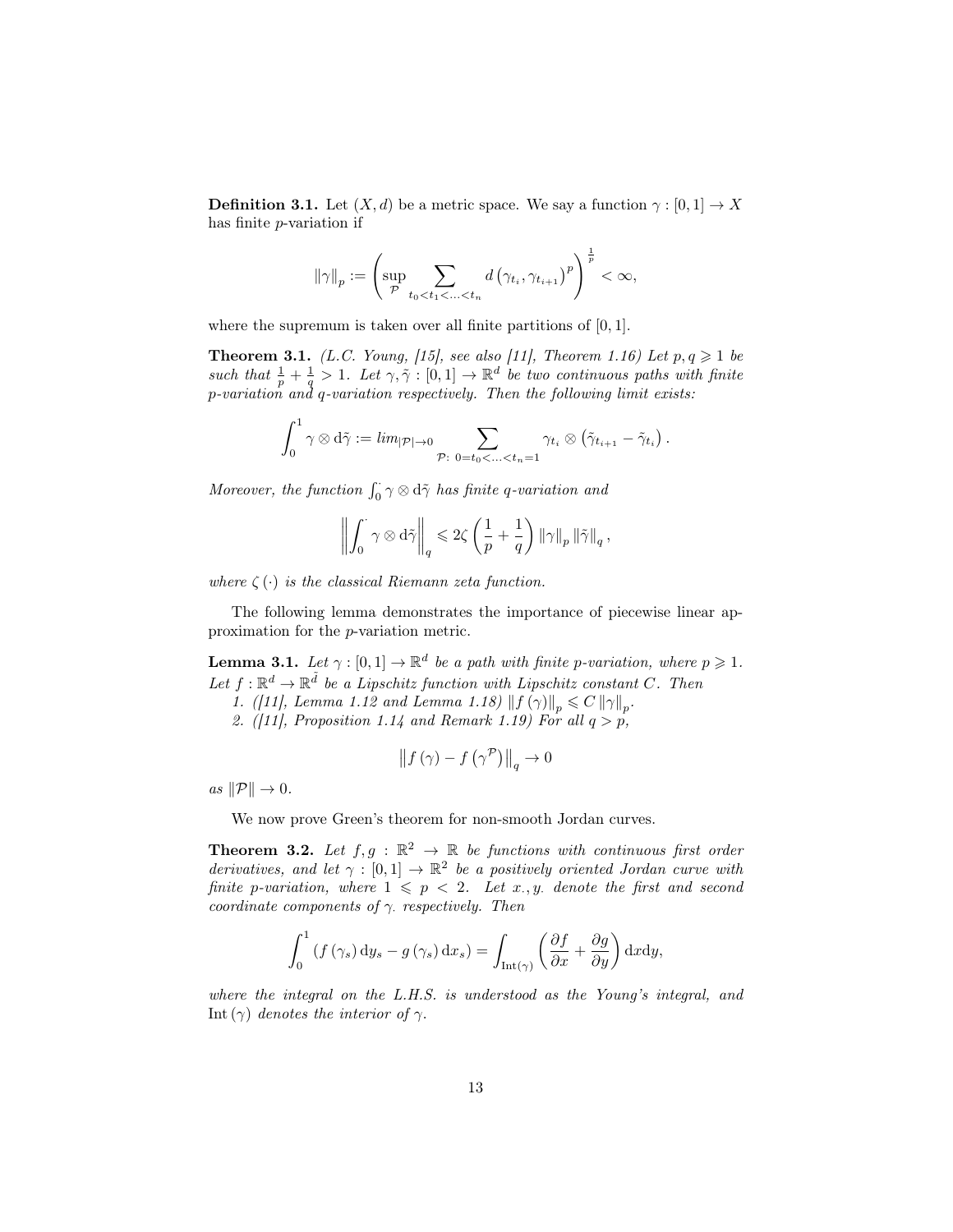*Proof.* Fix  $\varepsilon > 0$ . According to Theorem 2.2, let  $\mathcal{P}_{\varepsilon}$  be a finite partition of [0, 1] such that  $\|\mathcal{P}_{\varepsilon}\| < \varepsilon$ , and the piecewise linear interpolation  $\gamma^{\mathcal{P}_{\varepsilon}}$  of  $\gamma$  over the partition points in  $\mathcal{P}_{\varepsilon}$  is a Jordan curve. Let  $x^{\mathcal{P}_{\varepsilon}}, y^{\mathcal{P}_{\varepsilon}}$  be the first and second components of  $\gamma^{P_{\varepsilon}}$  respectively. It follows from the classical Green's theorem for piecewise smooth Jordan curve that

$$
\int_0^1 (f(\gamma_s^{\mathcal{P}_{\varepsilon}}) dy_s^{\mathcal{P}_{\varepsilon}} - g(\gamma_s^{\mathcal{P}_{\varepsilon}}) dx_s^{\mathcal{P}_{\varepsilon}}) = \int_{\mathrm{Int}(\gamma^{\mathcal{P}_{\varepsilon}})} \left(\frac{\partial f}{\partial x} + \frac{\partial g}{\partial y}\right) dxdy.
$$

For any  $q \in (p, 2)$ , we know that

$$
\left| \int_{0}^{1} \left( f\left(\gamma_{s}^{\mathcal{P}_{\varepsilon}}\right) dy_{s}^{\mathcal{P}_{\varepsilon}} - \int_{0}^{1} f\left(\gamma_{s}\right) dy_{s} \right) \right|
$$
  
\n
$$
= \left| \int_{0}^{1} \left( f\left(\gamma_{s}^{\mathcal{P}_{\varepsilon}}\right) - f\left(\gamma_{s}\right) \right) dy_{s}^{\mathcal{P}_{\varepsilon}} + \int_{0}^{1} f\left(\gamma_{s}\right) d\left(y_{s}^{\mathcal{P}_{\varepsilon}} - y_{s}\right) \right|
$$
  
\n
$$
\leq \left| \int_{0}^{1} \left( f\left(\gamma_{s}^{\mathcal{P}_{\varepsilon}}\right) - f\left(\gamma_{s}\right) \right) dy_{s}^{\mathcal{P}_{\varepsilon}} \right| + \left| \int_{0}^{1} f\left(\gamma_{s}\right) d\left(y_{s}^{\mathcal{P}_{\varepsilon}} - y_{s}\right) \right|
$$
  
\n
$$
\leq 2\zeta \left( \frac{2}{q} \right) \left( \left\| f\left(\gamma^{\mathcal{P}_{\varepsilon}}\right) - f\left(\gamma\right) \right\|_{q} \left\| \gamma \right\|_{q} + \left\| f\left(\gamma\right) \right\|_{q} \left\| \gamma^{\mathcal{P}_{\varepsilon}} - \gamma\right\|_{q} \right),
$$

where the final inequality follows from Theorem 3.1 and Lemma 3.1. Therefore, by Lemma 3.1,

$$
\int_0^1 f\left(\gamma_s^{\mathcal{P}_{\varepsilon}}\right) \mathrm{d}y_s^{\mathcal{P}_{\varepsilon}} \to \int_0^1 f\left(\gamma_s\right) \mathrm{d}y_s
$$

as  $\varepsilon \to 0$ . Similarly,

$$
\int_0^1 g\left(\gamma_s^{\mathcal{P}_\varepsilon}\right) dy_s^{\mathcal{P}_\varepsilon} \to \int_0^1 g\left(\gamma_s\right) dy_s
$$

as  $\varepsilon \to 0$ .

On the other hand, as  $\gamma$  has finite p variation, it has a  $\frac{1}{p}$ -Hölder parametrization. Therefore,  $\gamma$  has Hausdorff dimension less than 2. In particular, this means that  $\gamma([0,1])$  has zero Lebesgue measure. By applying the bounded convergence theorem to the integrand

$$
\left(\frac{\partial f}{\partial x} + \frac{\partial g}{\partial y}\right) \mathbf{1}_{\text{Int}(\gamma^{\mathcal{P}_{\varepsilon}})},
$$

we have

$$
\int_{\text{Int}(\gamma^{\mathcal{P}_{\varepsilon}})} \left(\frac{\partial f}{\partial x} + \frac{\partial g}{\partial y}\right) dxdy \to \int_{\text{Int}(\gamma)} \left(\frac{\partial f}{\partial x} + \frac{\partial g}{\partial y}\right) dxdy
$$

as  $\varepsilon \to 0$ .

Now the proof is complete.

 $\Box$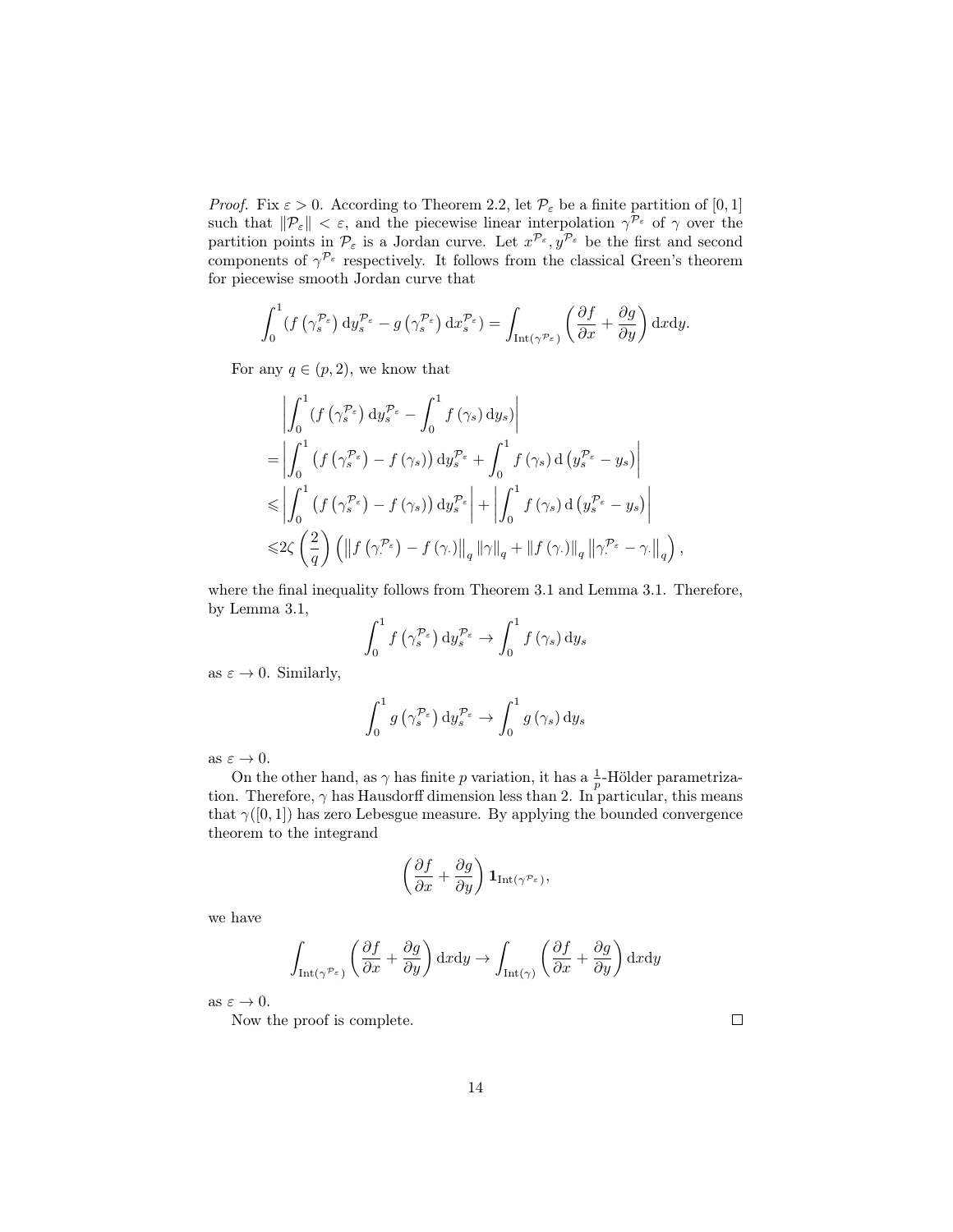Remark 3.1. For rectifiable paths, there is a version of Green's theorem which works for non-simple closed curves, involving the winding number of a path. An interesting inequality in this respect is the Banchoff-Pohl inequality (see [1]), which generalizes the isoperimetric inequality and asserts that the winding number of a rectifiable curve is square-integrable. The reason for the "simple closed" condition in our version of Green's theorem is because in general the winding number of a non-simple non-rectifiable curve is not integrable. The fact that we can approximate the rough Jordan curves by piecewise linear interpolations which are still Jordan means that the winding number of each approximation is an indicator function, which is bounded by the indicator function of a neighborhood of Int( $\gamma$ ).

Remark 3.2. A direct consequence of Theorem 3.2 is Cauchy's theorem for Jordan curves with finite p-variation where  $1 \leq p < 2$ , according to the Cauchy-Riemann equation for holomorphic functions.

#### 3.2 Uniqueness of signature for Jordan curves with finite *p*-variation  $(1 \leq p < 2)$

The sequence of iterated integrals (formally known as the signature) of paths plays a key role in rough path theory. A central open problem in this area is to determine a path from its iterated integrals. In the case of bounded variation paths, Hambly and Lyons [8] proved that two paths of bounded variation can have the same sequence of iterated integrals if and only if they can be obtained from each other by a "tree-like deformation". In [2], it was proved that for planar simple curves with finite  $p$ -variation, the sequence of iterated integrals of the path determines the path up to reparametrization. In the context of stochastic processes, it was proved in [9] that the sequence of iterated Stratonovich's integrals of Brownian motion determines the Brownian sample paths almost surely. This result was extended to diffusion processes in [7].

Here we are going to prove the uniqueness of signature for planar Jordan curves with finite p-variation, where  $1 \leqslant p < 2$  is fixed throughout the rest of this section.

We shall follow [10] and embed the sequence of iterated integrals of a path into the tensor algebra, which gives us a very nice algebraic structure to work with.

Assume that  $(\mathbb{R}^d)^{\otimes n}$  is the tensor produce space equipped with the Euclidean norm by identifying it with  $\mathbb{R}^{d^n}$ . Let

$$
T\left(\mathbb{R}^d\right) = \bigoplus_{n=0}^{\infty} \left(\mathbb{R}^d\right)^{\otimes n},
$$

and let  $\pi_n$ :  $T(\mathbb{R}^d) \to (\mathbb{R}^d)^{\otimes n}$  denote the projection map. Assume that  $\{\mathbf{e}_1,\ldots,\mathbf{e}_d\}$  is the standard basis of  $\mathbb{R}^d$ , and  $\{\mathbf{e}_1^*,\ldots,\mathbf{e}_d^*\}$  is the corresponding dual basis of  $\mathbb{R}^{d*}$ . We embed  $T\left(\left(\mathbb{R}^d\right)^*\right)$  into  $T\left(\mathbb{R}^d\right)^*$  by extending the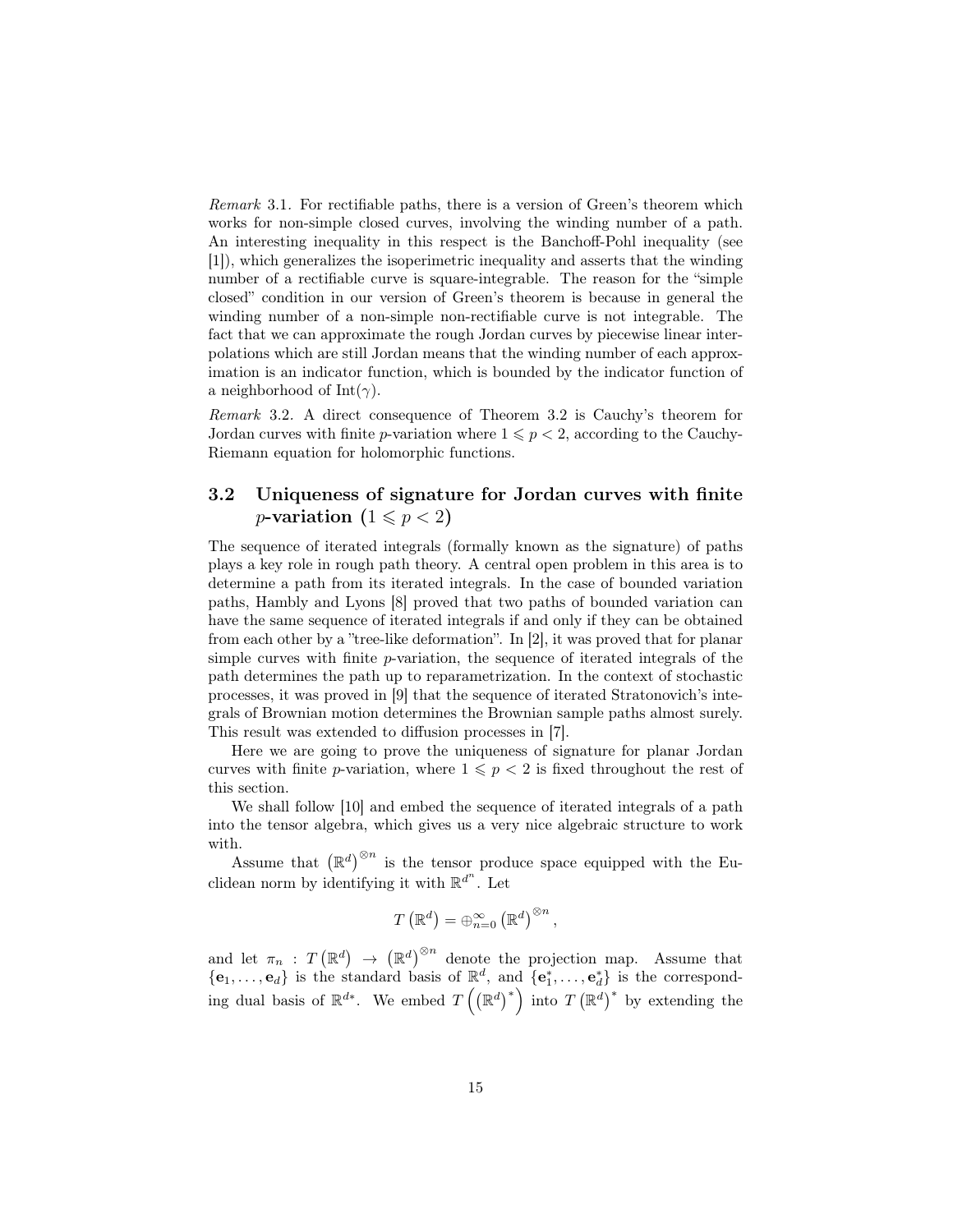relation

$$
\mathbf{e}_{i_1}^* \otimes \ldots \otimes \mathbf{e}_{i_n}^* \left( \mathbf{e}_{j_1} \otimes \ldots \otimes \mathbf{e}_{j_k} \right) = \begin{cases} 1 & \text{if } n = k \text{ and } i_1 = j_1, \cdots, i_k = j_k, \\ 0 & \text{otherwise,} \end{cases}
$$

linearly.

**Definition 3.2.** Let  $\gamma : [0,1] \to \mathbb{R}^d$  be a continuous path with finite *p*-variation, then the formal series of tensors

$$
S(\gamma)_{0,1} := 1 + \sum_{i=1}^{\infty} \int_{0 < s_1 < \ldots < s_i < 1} d\gamma_{s_1} \otimes \ldots \otimes d\gamma_{s_i},
$$

defined in terms of Young's integrals, is called the signature of  $\gamma$  over [0, 1].

We will briefly recall three important properties of signature.

**Proposition 3.1.** Let  $\gamma : [0,1] \rightarrow \mathbb{R}^d$  be a continuous path with finite pvariation. Then

1. ([11], p. 32) Let  $r : [0,1] \rightarrow [0,1]$  be a continuous increasing function, then

$$
S(\gamma_{\cdot})_{0,1} = S(\gamma_{r(\cdot)})_{0,1}.
$$

2. ([11], p. 32) For all  $a \in \mathbb{R}^d$ ,

$$
S\left(a+\gamma_{\cdot}\right)_{0,1}=S\left(\gamma_{\cdot}\right)_{0,1}.
$$

3. ([11], Corollary 2.11) Let  $\gamma_n$  be a sequence of paths with finite p-variation and

$$
\|\gamma-\gamma_n\|_p\to 0,
$$

as  $n \to \infty$ , then for each  $k \in \mathbb{N}$ ,

$$
\left| \pi_k \left( S \left( \gamma_n \right)_{0,1} \right) - \pi_k \left( S \left( \gamma \right) \right) \right| \to 0
$$

as  $n \to \infty$ .

It turns out that some terms in the signature of a curve can be reduced to a single line integral. This is the key idea to prove our uniqueness of signature result.

**Proposition 3.2.** Let  $\gamma$  be a positively oriented Jordan curve with finite pvariation. Let x, y. be the first and second coordinate components of  $\gamma$  respectively. Then for any  $k, n \geq 0$ 

$$
\begin{split}\n&\mathbf{e}_{1}^{*\otimes(k+1)} \otimes \mathbf{e}_{2}^{*\otimes(n+1)} \left( S \left( \gamma \right)_{0,1} \right) \\
&= \int_{0}^{1} \int_{0}^{s_{n+k+2}} \cdots \int_{0}^{s_{2}} \mathrm{d}x_{s_{1}} \ldots \mathrm{d}x_{s_{k+1}} \mathrm{d}y_{s_{k+2}} \ldots \mathrm{d}y_{s_{n+k+2}} \\
&= \frac{1}{k!n!} \int_{\text{Int}(\gamma)} \left( x - x_{0} \right)^{k} \left( y_{1} - y \right)^{n} \mathrm{d}x \mathrm{d}y.\n\end{split}
$$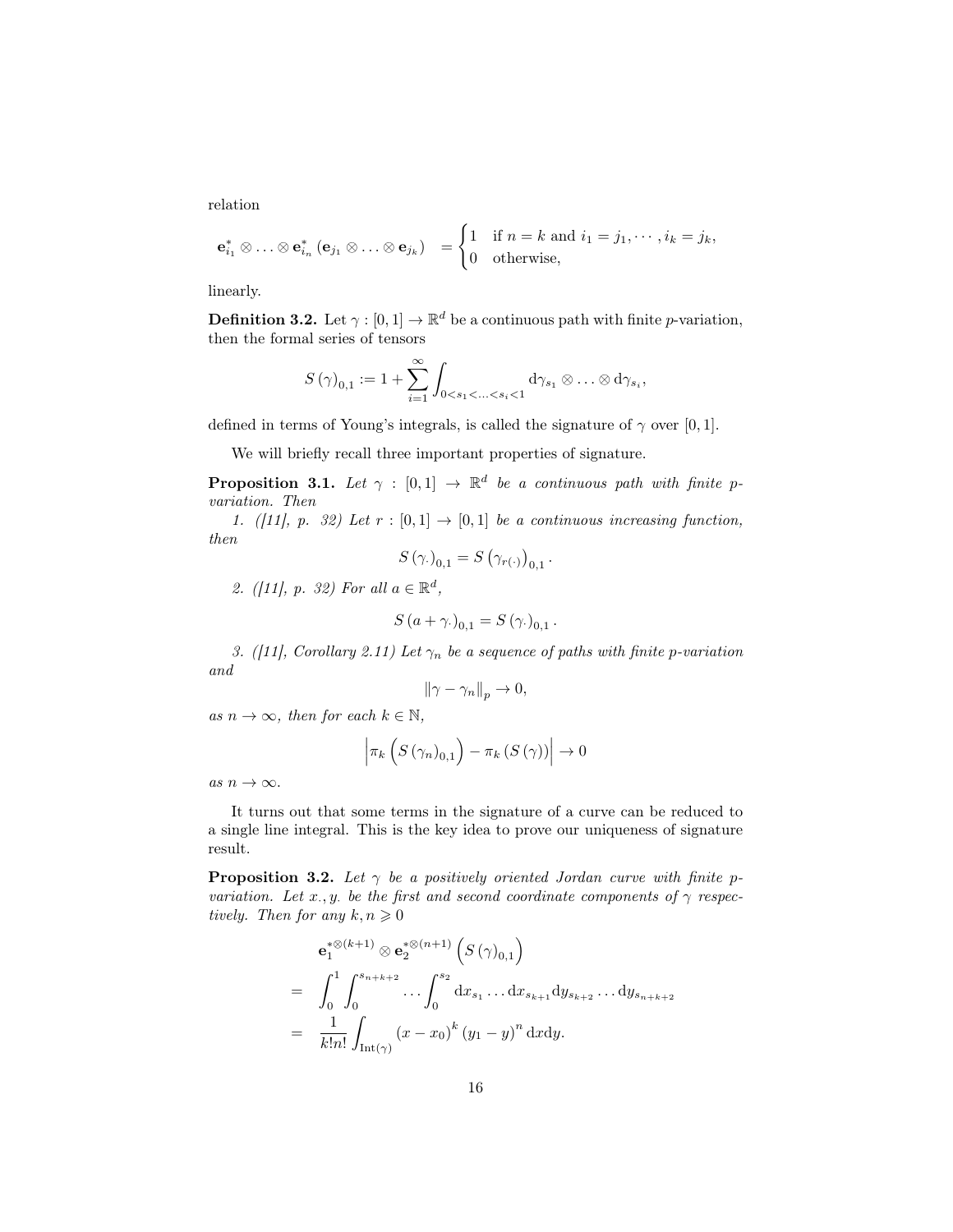Proof. Note that

$$
\int_0^1 \int_0^{s_{n+k+2}} \cdots \int_0^{s_2} dx_{s_1}^{\mathcal{P}_{\varepsilon}} \cdots dx_{s_{k+1}}^{\mathcal{P}_{\varepsilon}} dy_{s_{k+2}}^{\mathcal{P}_{\varepsilon}} \cdots dy_{s_{n+k+2}}^{\mathcal{P}_{\varepsilon}}
$$
\n
$$
= \frac{1}{(k+1)!n!} \int_0^1 \left( x_{s_{k+1}}^{\mathcal{P}_{\varepsilon}} - x_0^{\mathcal{P}_{\varepsilon}} \right)^{k+1} \left( y_1^{\mathcal{P}_{\varepsilon}} - y_{s_{k+1}}^{\mathcal{P}_{\varepsilon}} \right)^n dy_{s_{k+1}}^{\mathcal{P}_{\varepsilon}}
$$
\n
$$
= \frac{1}{k!n!} \int_{\text{Int}(\gamma^{\mathcal{P}_{\varepsilon}})} (x - x_0)^k (y_1 - y)^n dx dy.
$$

By Lemma 3.1,

$$
\int_{0}^{1} \int_{0}^{s_{n+k+2}} \dots \int_{0}^{s_{2}} dx_{s_{1}}^{\mathcal{P}_{\varepsilon}} \dots dx_{s_{k+1}}^{\mathcal{P}_{\varepsilon}} dy_{s_{k+2}}^{\mathcal{P}_{\varepsilon}} \dots dy_{s_{n+k+2}}^{\mathcal{P}_{\varepsilon}}
$$
  
\n
$$
\to \int_{0}^{1} \int_{0}^{s_{n+k+2}} \dots \int_{0}^{s_{2}} dx_{s_{1}} \dots dx_{s_{k+1}} dy_{s_{k+2}} \dots dy_{s_{n+k+2}}
$$

as  $\varepsilon \to 0$ .

As in the proof of Theorem 3.2,

$$
\int_{\text{Int}(\gamma^{\mathcal{P}_{\varepsilon}})} (x - x_0)^k (y_1 - y)^n \, \mathrm{d}x \mathrm{d}y \to \int_{\text{Int}(\gamma)} (x - x_0)^k (y_1 - y)^n \, \mathrm{d}x \mathrm{d}y
$$

as  $\varepsilon \to 0$ . Therefore, the result follows.

Remark 3.3. The case of  $k = 1, n = 0$  for Proposition 3.2 has been proved by Werness [13]. The main difficulty in extending to the general case involves mainly the interchange of iterated integrals.

The following lemma is the main reason why our result only works for Jordan curves.

**Lemma 3.2.** Let  $\gamma, \widetilde{\gamma} : [0,1] \to \mathbb{R}^2$  be two positively oriented Jordan curves such that  $\gamma([0, 1]) = \tilde{\gamma}([0, 1])$  and  $\gamma_0 = \tilde{\gamma}_0$ . There exists a continuous increasing function  $r : [0,1] \to [0,1]$  such that  $\gamma_{r(t)} = \tilde{\gamma}$ . In other words,  $\gamma$  and  $\tilde{\gamma}$  are equal up to a reparametrization.

*Proof.* As  $\gamma$  is a Jordan curve,  $\gamma([0,1])\setminus\gamma_0$  and  $\tilde{\gamma}([0,1])\setminus\tilde{\gamma}_0$  are both homeomorphic to  $(0, 1)$ . Therefore, the function  $r : (0, 1) \rightarrow (0, 1)$  defined by  $r(t) =$  $\gamma^{-1} \circ \tilde{\gamma}(t)$  is a homeomorphism  $(0,1) \to (0,1)$ . Hence, it is strictly mono-<br>tone. This implies that  $\lim_{x \to a} r(t)$  exists. Moreover, it is easy to see that tone. This implies that  $\lim_{t\to 0} r(t)$  exists. Moreover, it is easy to see that  $\lim_{t\to 0} r(t) \in \{0,1\}.$ 

If  $\lim_{t\to 0} r(t) = 0$ , then r can be extended to a continuous increasing function on [0, 1]. As  $\gamma_{r(t)} = \tilde{\gamma}_t$ , we know that  $\gamma$  and  $\tilde{\gamma}$  equal up to reparametrization. If  $\lim_{t\to 0} r(t) = 1$ , then  $\lim_{t\to 1} r(t) = 0$  and  $r(t)$  is decreasing. This implies that  $r(1-t)$  is an increasing continuous function. Therefore,  $\gamma$  and  $\tilde{\gamma}$  have opposite orientations, which is a contradiction. orientations, which is a contradiction.

Now we are in position to state and prove our result on the uniqueness of signature for planar Jordan curves.

 $\Box$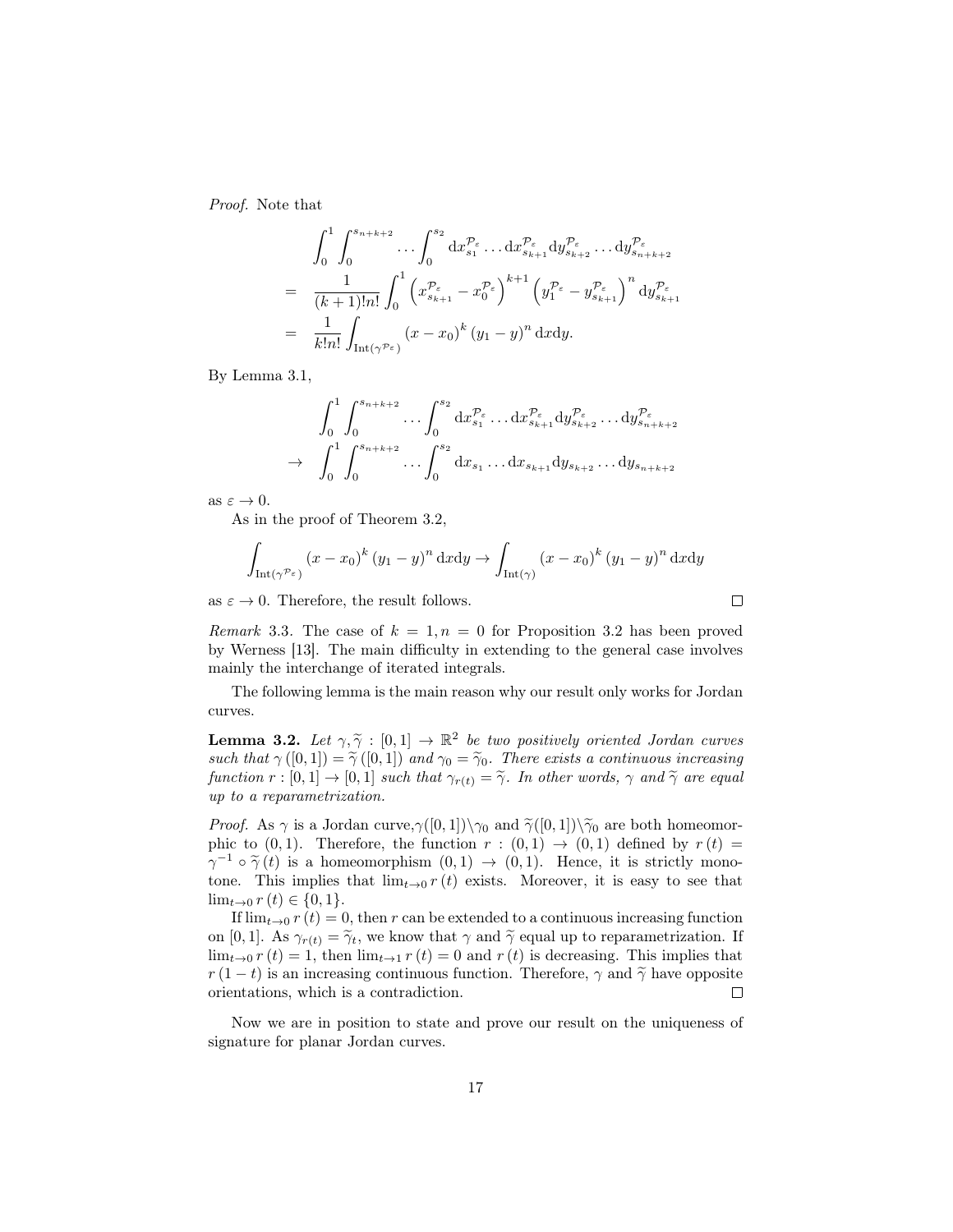**Theorem 3.3.** Let  $\gamma, \tilde{\gamma} : [0,1] \to \mathbb{R}^2$  be a Jordan curves with finite p-variation. Then  $S(\gamma)_{0,1} = S(\tilde{\gamma})_{0,1}$  if and only if  $\gamma$  and  $\tilde{\gamma}$  is a translation and a reparametrization of each other.

*Proof.* Sufficiency follows from Proposition 3.1. We now consider the necessity part.

By applying a translation we may assume that  $\gamma_1 = \gamma_0 = \tilde{\gamma}_0 = \tilde{\gamma}_1 = 0$ . As  $\mathbf{e}_1^* \otimes \mathbf{e}_2^*$   $(S(\gamma)_{0,1}) = \mathbf{e}_1^* \otimes \mathbf{e}_2^*$   $(S(\tilde{\gamma})_{0,1})$ , by Proposition 3.2 we have

$$
(-1)^{\varepsilon(\gamma)} \int_{\mathrm{Int}(\gamma)} \mathrm{d} x \mathrm{d} y = (-1)^{\varepsilon(\tilde{\gamma})} \int_{\mathrm{Int}(\tilde{\gamma})} \mathrm{d} x \mathrm{d} y,
$$

where  $\varepsilon(\gamma)$  is 0 if  $\gamma$  is positively oriented and 1 otherwise. As  $\int_{\text{Int}(\gamma)} dxdy$ and  $\int_{\text{Int}(\tilde{\gamma})} dxdy$  are both positive, we must have  $\gamma$  and  $\tilde{\gamma}$  oriented in the same direction.

Without loss of generality, assume both  $\gamma$  and  $\tilde{\gamma}$  are positively oriented. By Proposition 3.2 and that  $S(\gamma)_{0,1} = S(\tilde{\gamma})_{0,1}$ , we have

$$
\int_{\text{Int}(\gamma)} (x - x_0)^k (y_1 - y)^n \, \mathrm{d}x \mathrm{d}y = \int_{\text{Int}(\tilde{\gamma})} (x - \tilde{x}_0)^k (\tilde{y}_1 - y)^n \, \mathrm{d}x \mathrm{d}y
$$

for all  $k, n \geq 0$ . Therefore,

$$
\int_{\text{Int}(\gamma)} e^{i(\lambda_1 x + \lambda_2 y)} dxdy = \int_{\text{Int}(\tilde{\gamma})} e^{i(\lambda_1 x + \lambda_2 y)} dxdy
$$

for all  $\lambda_1, \lambda_2 \in \mathbb{R}$ .

Both  $\mathbf{1}_{\text{Int}(\gamma)}$  and  $\mathbf{1}_{\text{Int}(\tilde{\gamma})}$  are in  $L^1$  and by the injectivity of the Fourier transform on  $L^1$ , we have

$$
\mathbf{1}_{\text{Int}(\gamma)}(x,y) = \mathbf{1}_{\text{Int}(\tilde{\gamma})}(x,y)
$$

for almost every  $(x, y) \in \mathbb{R}^2$ . In particular, this implies that both Int  $(\gamma) \setminus \overline{\text{Int}(\tilde{\gamma})} \subset$ Int ( $\gamma$ ) \Int ( $\tilde{\gamma}$ ) and Int ( $\tilde{\gamma}$ ) \Int ( $\gamma$ ) \Int ( $\tilde{\gamma}$ ) are null sets in  $\mathbb{R}^2$ . However, since both Int  $(\tilde{\gamma}) \overline{\text{Int}(\gamma)}$  and Int  $(\gamma) \overline{\text{Int}(\tilde{\gamma})}$  are open, they must be empty. Therefore,

$$
\overline{\text{Int}\left(\tilde{\gamma}\right)} = \overline{\text{Int}\left(\gamma\right)}.
$$

By the Jordan curve theorem, we have

$$
\overline{\mathbb{R}^2 \setminus \overline{\text{Int}(\tilde{\gamma})}} = \mathbb{R}^2 \setminus \text{Int}(\tilde{\gamma}).
$$

Therefore, Int  $(\tilde{\gamma}) = \text{Int}(\gamma)$  and so  $\gamma([0,1]) = \tilde{\gamma}([0,1])$  and by Lemma 3.2,  $\gamma$  and  $\tilde{\gamma}$  are equal up to reparametrization.  $\Box$ 

Remark 3.4. The proof of Theorem 3.3 gives a very explicit way of computing the moments of the finite measure  $\mathbf{1}_{\text{Int}(\gamma)}(x, y) \, dx dy$  from the signature of  $\gamma$ . However, due to possible difficulty of numerically inverting the Fourier transform, this is still not an explicit reconstruction scheme for a Jordan curve from its signature. In fact, an explicit reconstruction scheme in general remains a significant open problem in rough path theory.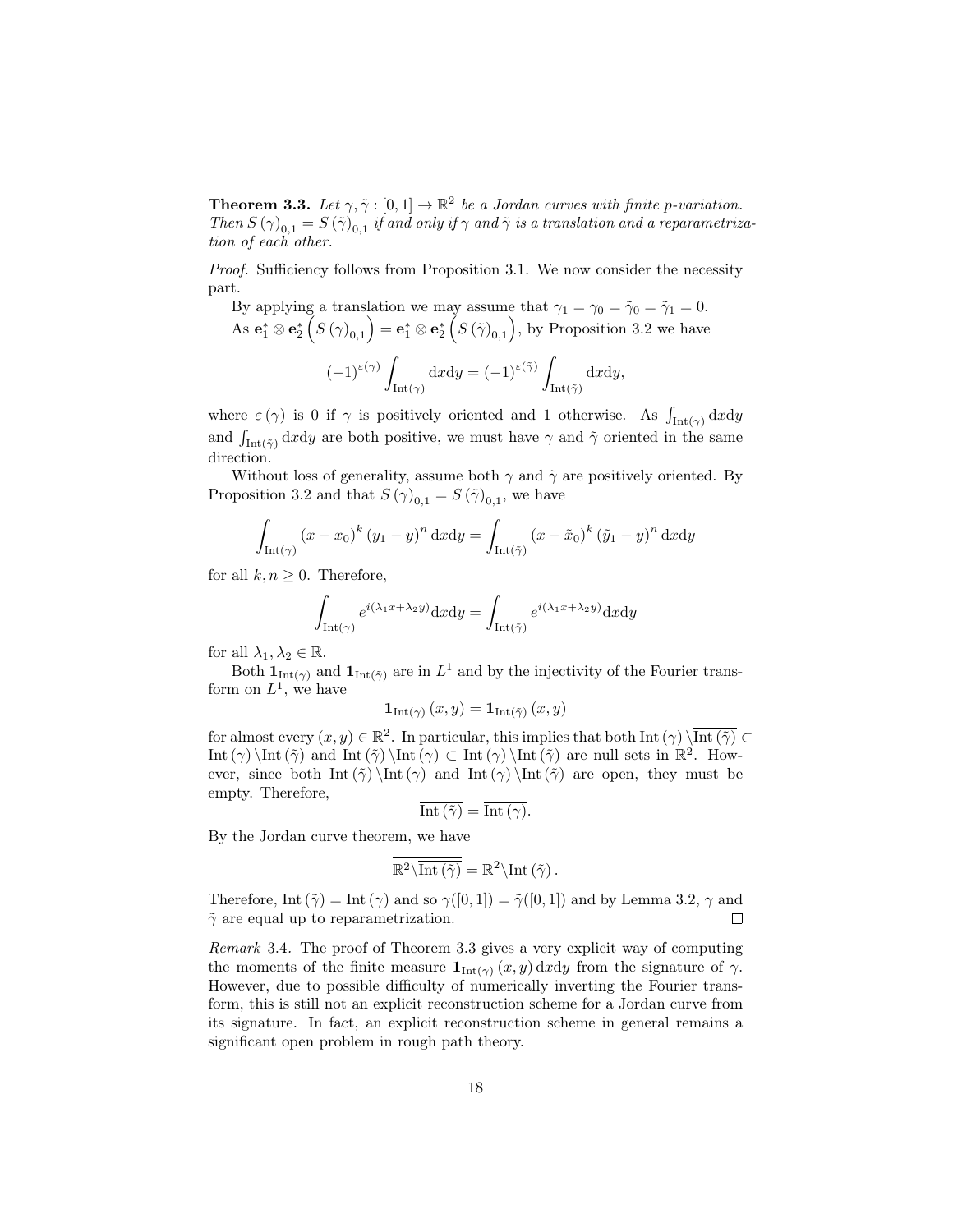### Acknowledgement

The authors wish to thank Professor Terry Lyons for his valuable suggestions on the present paper. The authors are supported by the Oxford-Man Institute at University of Oxford. The first author is also supported by ERC (Grant Agreement No.291244 Esig).

## References

- [1] T.F. Banchoff and W.F. Pohl, A generalization of the isoperimetric inequality, J. Differential Geom., 6 (2), pp. 175-192.
- [2] H. Boedihardjo, H. Ni and Z. Qian, Uniqueness of signature for simple curves, arXiv:1304.0755.
- [3] S.S. Chern, W. Chen and K.S. Lam, *Lectures on differential geometry*, World Scientific, 1999.
- [4] L. Coutin and Z. Qian, Stochastic analysis, rough path analysis and fractional Brownian motions, Probab. Theory Related Fields, 122 (2002), pp. 108-140.
- [5] M.P. Do Carmo, Riemannian geometry, Springer, 1992.
- [6] P.K. Friz and N.B. Victoir, Multidimensional stochastic processes as rough paths, Cambridge University Press, 2010.
- [7] X. Geng and Z. Qian, On the Uniqueness of Stratonovich's Signatures of Multidimensional Diffusion Paths, arXiv:1304.6985.
- [8] B. Hambly and T. Lyons, Uniqueness for the signature of a path of bounded variation and the reduced path group, Ann. of Math., 171 (2010), pp. 109- 167.
- [9] Y. Le Jan and Z. Qian, Stratonovich's signatures of Brownian motion determine Brownian sample paths, Probab. Theory Related Fields, 157 (2012), pp. 209-223.
- [10] T. Lyons, Differential equations driven by rough signals, Rev. Mat. Iberoamericana, 14 (1998), pp. 215-310.
- [11] T. Lyons, M. Caruana, and T. Levy. Differential equations driven by rough paths, Lecture Note in Mathematics, Vol. 1908, Springer, Berlin, 2007.
- [12] H. Tverberg, A proof of the Jordan curve theorem, Bull. Lond. Math. Soc., 12 (1980), pp. 34-38.
- [13] B. Werness, Regularity of Schramm-Loewner evolutions, annular crossings, and rough path theory, Electron. J. Probab., 17 (2012), pp. 1-21.